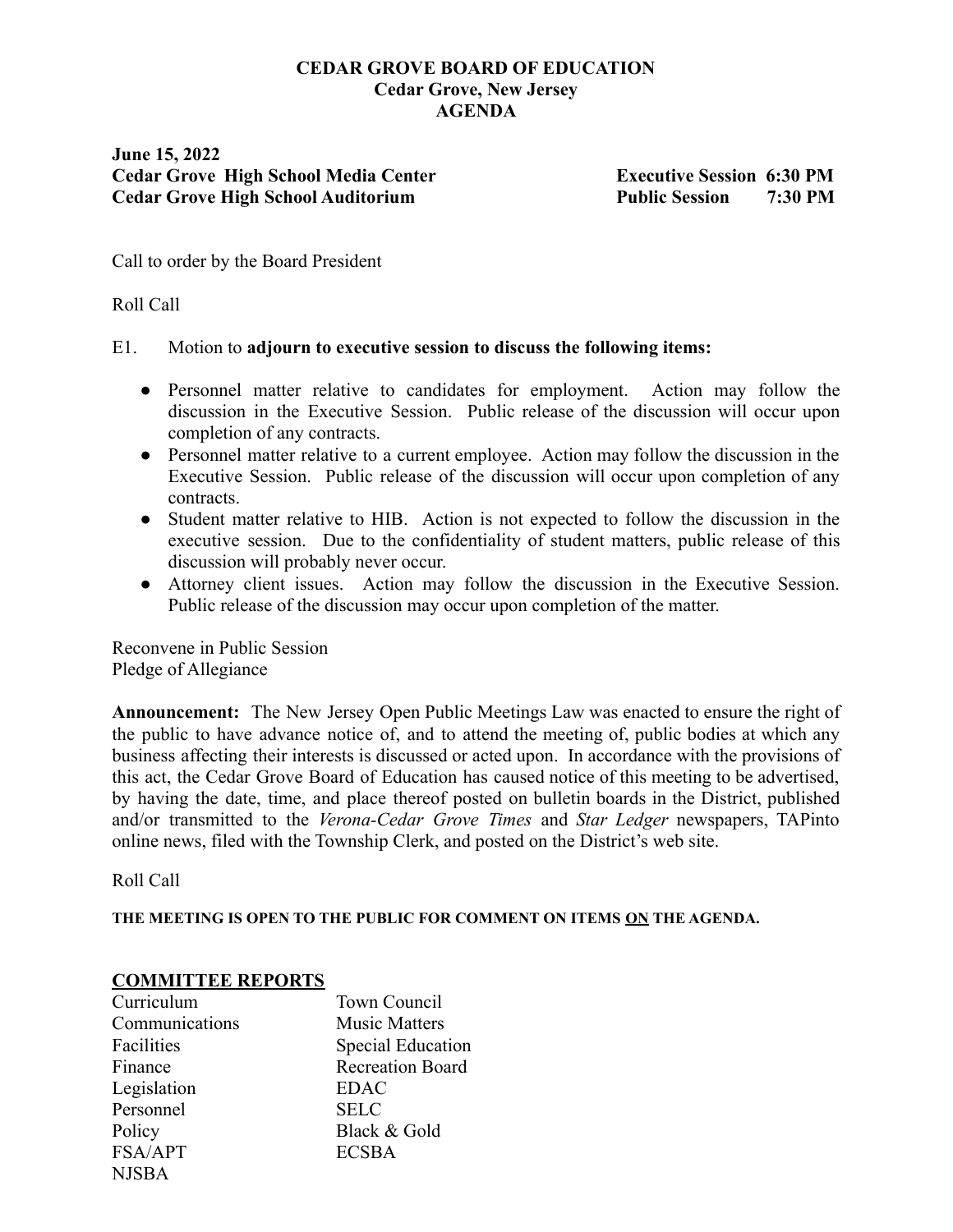## **Board Presentation:**

- Director of the Year 2021-2022 Presentation
- Teacher of the Year 2021-2022 Presentation
- Sports Presentation Recognizing Student Athletes Division and Sectional Champions
- Progressions Program

## **Superintendent Update**

District Update

# **FROM THE OFFICE OF THE BUSINESS ADMINISTRATOR and BOARD SECRETARY**

### **MINUTES**

B1. Motion to **approve the Public and Executive minutes** of May 24, 2022.

- B2. Motion to **approve the budgetary transfers** for the months of May 2022.
- B3. Motion to **approve the Board Secretary's certification to the Cedar Grove Board of Education, pursuant to NJAC 6A:23-2.11(c)3, that no line item account has encumbrances and expenditures which, in total, exceed the line item appropriation in violation of NJAC 6A:23-2.11(a); and further pursuant to NJAC 6A:23-2.11(c)4, no major account or fund has been over-expended in violation of NJAC 6A:23-2.11(b).**

#### **BILLS**

B4. Motion to pay the List of Bills totaling \$3,666,742.49 for the time period of May 24, 2022 – June 15, 2022

#### **BUSINESS:**

- B5. Motion to accept the generous donation from New York Life in the amount of \$400 to be used by Cedar Grove High School.
- B6. Motion to approve the proposal from Action Data Services to provide payroll and tax services for the 2022/2023 school year at an annual cost of \$26,296

### B7. Motion to **approve the 2022/2023 Student Transportation Services:**

WHEREAS, bids were advertise in the Star Ledger on May 19, 2022 for Student Transportation Services, To and From School, Bid Number 2022/2023-001, and

WHEREAS, bids were publicly opened and read aloud on June 2, 2022 at 10:00 a.m. in the Conference Room at the Board Offices, and

WHEREAS, the following bids for Student Transportation Services, To and From School for the 2022/2023 School Year were received: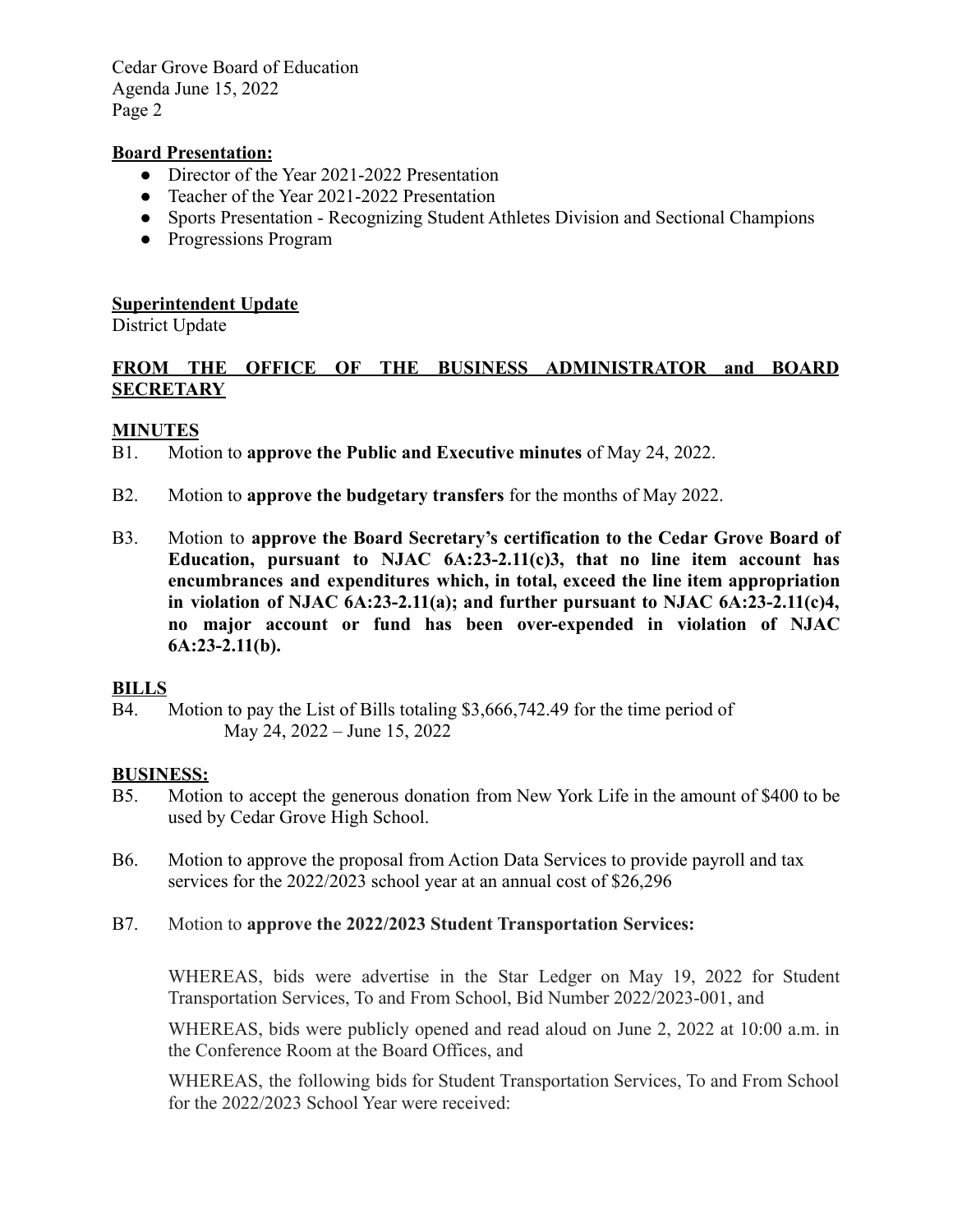|                     |       | <b>NW Transport</b> |             | <b>Aldin</b> |        | <b>Trans-Ed</b>  |       |                |             |
|---------------------|-------|---------------------|-------------|--------------|--------|------------------|-------|----------------|-------------|
|                     |       |                     |             |              |        |                  |       |                |             |
|                     |       |                     | Per         |              | Increa |                  |       | Increas        | Per         |
|                     |       | Increase/           | <b>Diem</b> |              | se     | Per Diem         |       | e/             | <b>Diem</b> |
|                     | Per   |                     | Per         | Per          | Decre  |                  | Per   | Decrea         |             |
|                     | Diem  | Decrease            | Aide        | Diem         | ase    | Per Aide         | Diem  | se             | Per Aide    |
|                     | Route |                     | Aide        | Route        | Adj    |                  | Route | Adj            | Aide        |
| Route #             | Cost  | Adj Cost            | Cost        | Cost         | Cost   | <b>Aide Cost</b> | Cost  | Cost           | Cost        |
|                     |       |                     |             |              |        |                  |       |                |             |
| <b>CPCL</b>         |       |                     |             |              |        |                  |       |                |             |
| Pillar/Academy*     | 480   | $\overline{2}$      | 40          | 425          | 1.99   | 58               |       |                |             |
| JAC25W*             | 387   | $\overline{2}$      | 40          |              |        |                  |       |                |             |
| Cornerstone Day     | 349   | $\overline{2}$      |             | 359          | 1.99   | 68               |       |                |             |
| <b>NJ Elks</b>      | 290   | $\overline{2}$      | 55          | 279          | 1.99   | 58               |       |                |             |
| CALP03/Chapel Hill* | 328   | $\overline{2}$      | 50          | 410          | 1.99   | 58               |       |                |             |
| PG Chambers*        | 449   | $\overline{2}$      | 40          | 379          | 1.99   | 58               |       |                |             |
| Academy 360         |       |                     |             |              |        |                  |       |                |             |
| Verona*             | 349   | $\overline{2}$      | 40          | 315          | 1.99   | 58               |       |                |             |
| <b>R28</b>          |       |                     |             | 449          | 1.99   | 58               | 461   | $\overline{2}$ | 105         |
| R29                 |       |                     |             | 449          | 1.99   | 58               | 461   | $\overline{2}$ | 105         |
| R30*                |       |                     |             | 449          | 1.99   | 58               | 441   | $\overline{2}$ | 105         |
| R31                 |       |                     |             | 449          | 1.99   | 58               | 461   | $\overline{2}$ | 105         |
| Banyan HS           |       |                     |             | 315          | 1.99   | 58               |       |                |             |

NOW, BE IT YET FURTHER RESOLVED that the Cedar Grove Board of Education, based upon the recommendations of the Business Administrator/ Board Secretary, hereby approves the following routes to the below listed vendors for the 2022/2023 Student Transportation at the per diem costs listed above.

> Route # Vendor CPCL Pillar/Academy Aldin JAC25W NW Transport Cornerstone Day NW Transport NJ Elks Aldin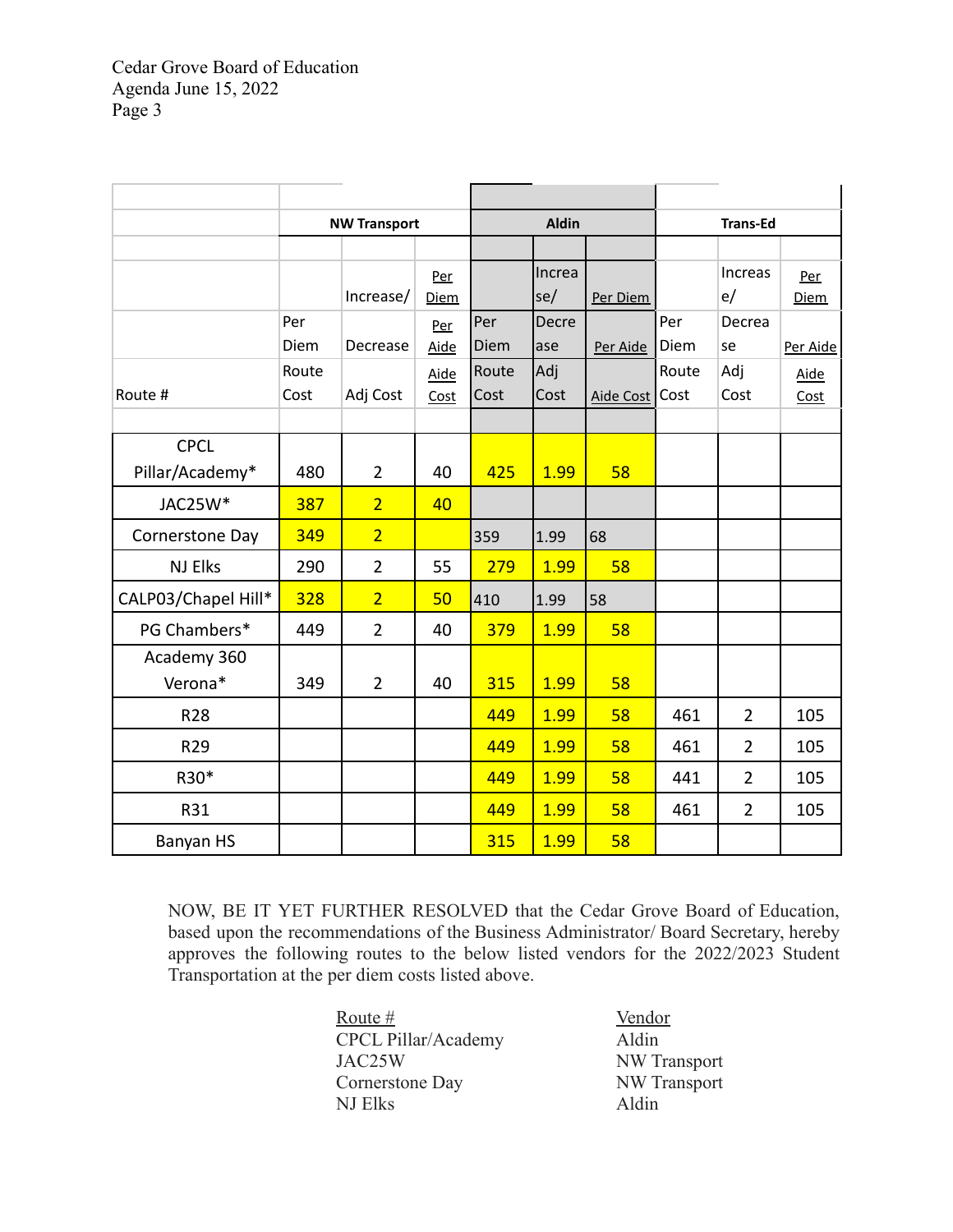| CALP03/Chapel Hill | NW Transport |
|--------------------|--------------|
| <b>PG Chambers</b> | Aldin        |
| Academy 360 Verona | Aldin        |
| R28                | Aldin        |
| R <sub>29</sub>    | Aldin        |
| R30                | Aldin        |
| R31                | Aldin        |
| Banyan HS          | Aldin        |

B8. Motion to **approve the below listed transportation routes for renewal of transportation contracts with Aldin Transportation, Inc. for the 2022/2023 school year** at the consumer price index percentage of 1.91%.

|              |          |      | 2021/22 |          |
|--------------|----------|------|---------|----------|
|              | 2021/22  |      | Total   | 2022/23  |
| <u>Route</u> | Per Diem | Aide | Cost    | Per Diem |
| ECLC01       | 234 76   |      | 234.76  | 239 12   |
| WSPL01       | 250.75   |      | 250.75  | 255.54   |

B9. Motion to **approve Chapter 192/193 services** for the 2022/2023 school year.

**WHEREAS**, N.J.S.A. 18A:46-6, 8, 19.1, et seq. (Laws of 1977, Chapter 193); N.J.S.A. 18A:46A-1 et seq. (Laws of 1977, Chapter 192) require that the State and local community identify and provide auxiliary and handicapped services for students who attend nonpublic schools; and

**WHEREAS**, the cost of providing these services is funded entirely by the State of New Jersey; and,

**WHEREAS**, the Union County Educational Services Commission has agreed to provide these services to eligible students who attend non-public schools in the Cedar Grove Board of Education;

**THEREFORE, BE IT RESOLVED**, that the Cedar Grove Board of Education enter into an agreement with the Union County Educational Services Commission whereby the Commission will provide services during the 2022/2023 for those students who attend nonpublic schools in the Cedar Grove Board of Education pursuant to N.J.S.A. 18A:46-19.7 and N.J.S.A. 18A:46A-7; and,

**BE IT FURTHER RESOLVED**, that projected cost will be based on the most recent notification of the Department of Education, Division of Finance and Regulatory Services setting forth anticipated aide to the Public School District pursuant to N.J.S.A. 18A:46A-12 and N.J.S.A. 18A46-19.8. Invoices shall begin in October and continue for nine (9) successive months based on eligible students. The cost of services provided by the Union County Educational Services Commission shall not exceed the funds provided by the State.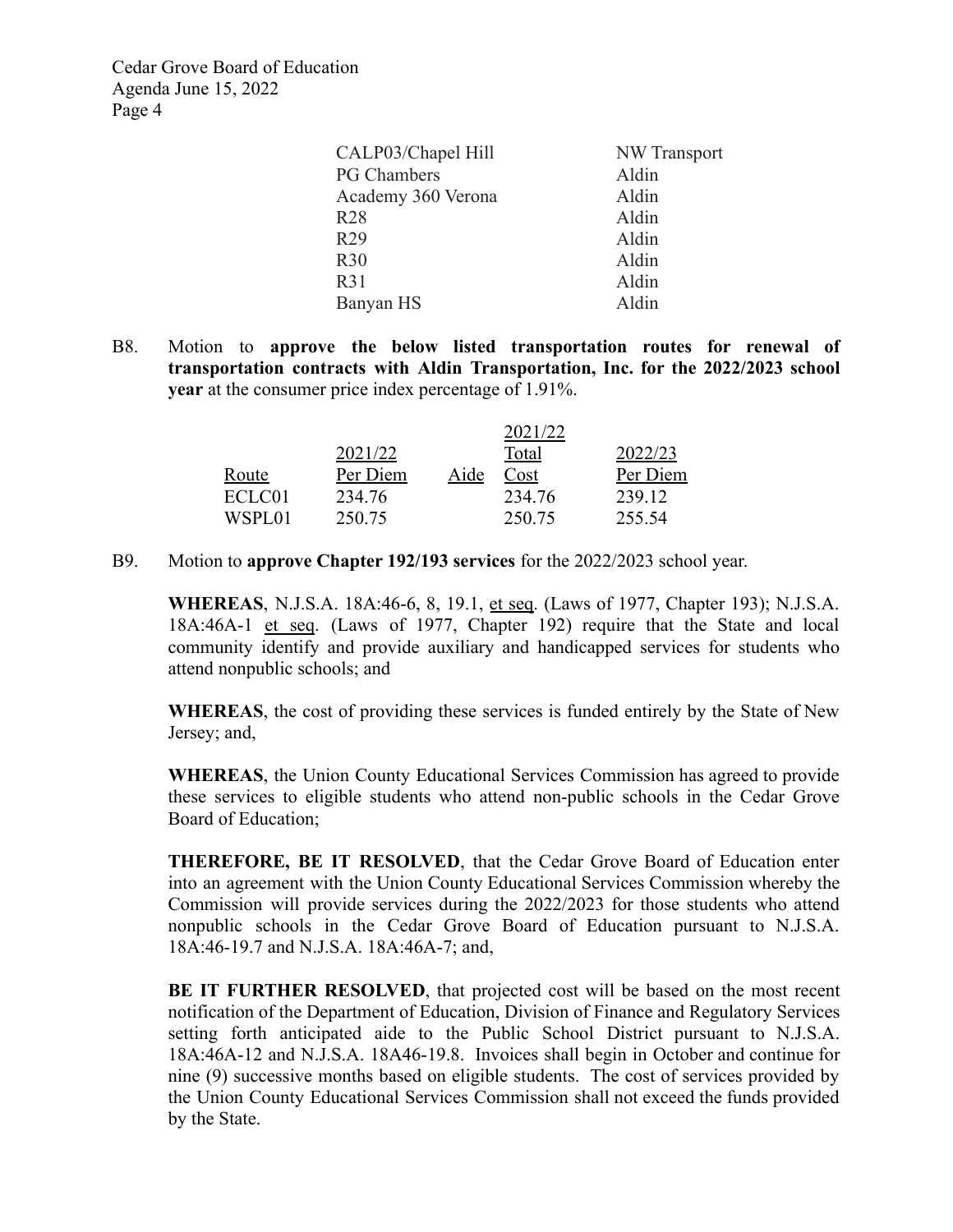B10. Motion to **approve the contract with Union County Educational Services Commission to administer the district's Nonpublic School Individuals with Disabilities Education Act-B Initiative (IDEA-B) funds Basic,** pursuant to the requirements of the Individuals with Disabilities Education Act and Grant Application on behalf of the Board, effective July 1, 2022 until June 30, 2023. The Board agrees to pay the Commission for services provided in accordance with rates specified in Schedule A of the contract, which are listed below. Billing shall commence in October and shall continue until the funds are depleted. It is understood that the Commission will provide services for all of the eligible Nonpublic schools identified by the district's grant application.

| \$122/hour               |
|--------------------------|
| \$122/hour               |
| \$102/30 minutes session |
| \$102/30 minute session  |
| \$100/30 minute session  |
| \$41/hour                |
| 5% of total price        |
|                          |

#### B11. Motion to **approve Non Public Nursing Services** for the 2022/2023 school year.

WHEREAS, P.L. 1991, Chapter 226, requires that each Board of Education of a district in which a nonpublic school is located shall provide certain nursing services to those students who are enrolled full time in the nonpublic school; and

WHEREAS, the Union County Educational Services Commission has agreed to provide the required nursing services for local public school districts for the purpose of efficient delivery of services and greater cost effectiveness through cooperation and centralized administration;

THEREFORE, BE IT RESOLVED that the Cedar Grove Board of Education enter into an agreement with the Union County Educational Services Commission whereby the Commission will implement the law and administer the nonpublic school nursing services program for those full time students enrolled in the non public school(s) located within the Cedar Grove Board of Education for the 2022/2023 school year, in accordance with applicable law; and

BE IT FURTHER RESOLVED that the Board will remit the entire entitlement to the Commission to be billed monthly starting on October 1, 2022 and ending on July 1, 2023. The Commission will retain six percent (6%), of the entitlement as an administrative fee received by the Cedar Grove Board of Education as State Aid, per pupil, pursuant to said enactment.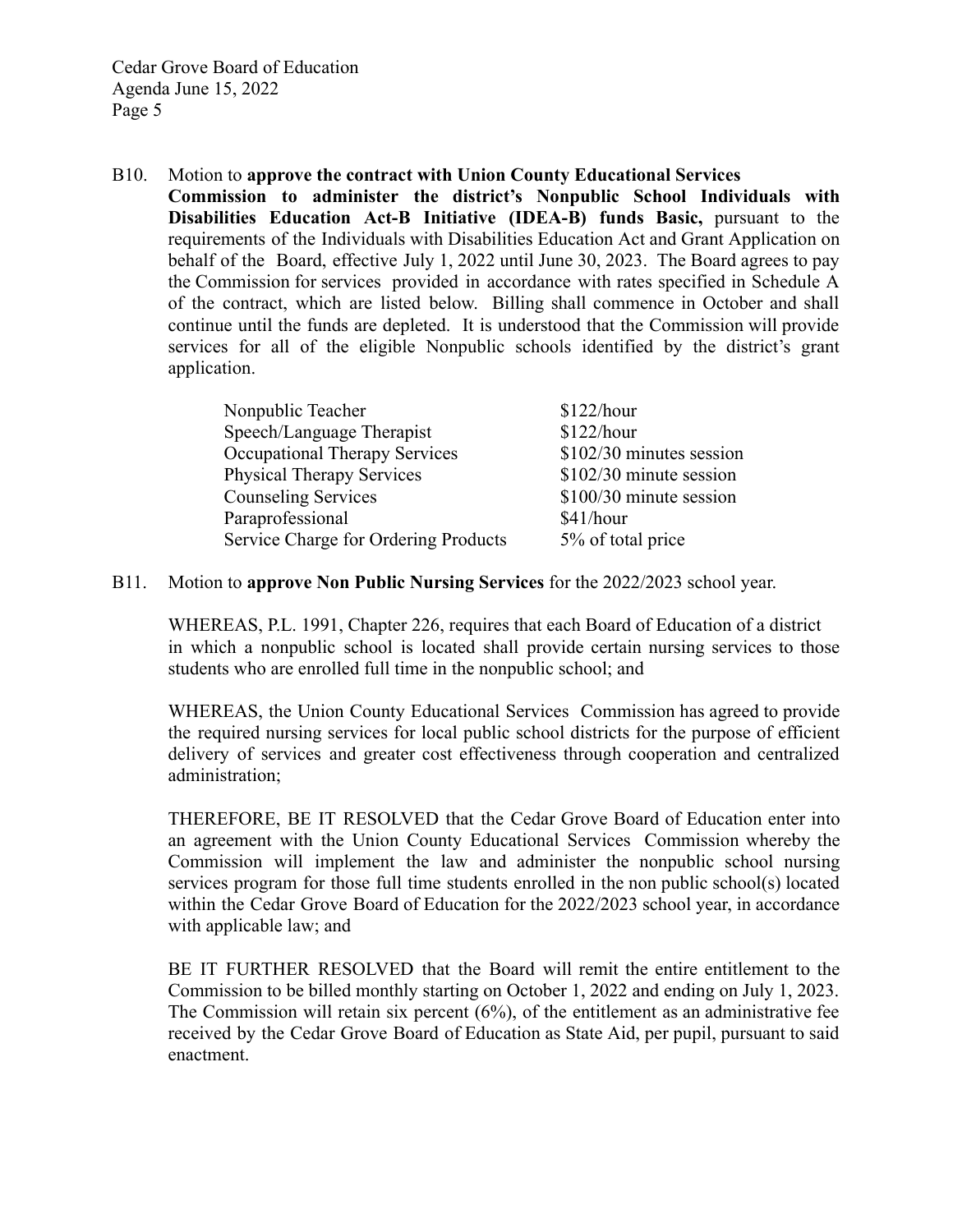# B12. Motion to **approve the following Scholarship Award Winners**:

| Scholarship                            | Recipient                    | Amount  |
|----------------------------------------|------------------------------|---------|
| American Legion/Memory of David Murray | Anthony Palmieri             | \$500   |
| Cedar Grove Garden Center              | Sofia LaForgia               | \$250   |
| Laura Moscato Memorial                 | Gianna Albanese              | \$750   |
| David Revesz Memorial                  | Aaron Sprigle                | \$2,000 |
| David Revesz Memorial                  | Victoria Cutalo              | \$2,000 |
| Laura J. Patuelli Memorial             | Patrick McCarthy             | \$500   |
| Michael Kapura Memorial                | Peter Ulrich                 | \$300   |
| Josephine Miele Memorial               | Gianna Albanese              | \$300   |
| O'Toole Scrivo Law                     | Endri Yzellari               | \$5,000 |
| O'Toole Scrivo Law                     | Vinit Patel                  | \$5,000 |
| O'Toole Scrivo Law                     | Danikka Jelski               | \$5,000 |
| O'Toole Scrivo Law                     | <b>Christopher Nicolette</b> | \$5,000 |
| O'Toole Scrivo Law                     | Simrann Gupta                | \$5,000 |

B13. Motion to **approve the following tax requisition schedule** for the 2022/2023 school year:

| <b>CEDAR GROVE BOARD OF EDUCATION</b><br><b>REQUISITION OF DISTRICT TAXES IN COMPLIANCE WITH 54:4-75</b> |                       |                                   |  |  |
|----------------------------------------------------------------------------------------------------------|-----------------------|-----------------------------------|--|--|
|                                                                                                          | 2022/2023 SCHOOL YEAR |                                   |  |  |
| <b>PAYMENT DATE</b>                                                                                      |                       | <b>AMOUNT</b>                     |  |  |
| <b>JULY 20, 2022</b>                                                                                     |                       | \$2,661,345.00                    |  |  |
| <b>AUGUST 18, 2022</b>                                                                                   |                       | \$2,661,345.00                    |  |  |
| SEPTEMBER 22, 2022                                                                                       |                       | \$2,661,345.00                    |  |  |
| <b>OCTOBER 20, 2022</b>                                                                                  |                       | \$2,661,345.00                    |  |  |
| <b>NOVEMBER 24, 2022</b>                                                                                 |                       | \$2,661,345.00                    |  |  |
| <b>DECEMBER 22, 2022</b>                                                                                 | 2022 TOTAL            | \$2,661,344.00<br>\$15,968,069.00 |  |  |
| <b>JANUARY 18, 2023</b>                                                                                  |                       | \$2,661,345.00                    |  |  |
| <b>FEBRUARY 22, 2023</b>                                                                                 |                       | \$2,661,345.00                    |  |  |
| <b>MARCH 22, 2023</b>                                                                                    |                       | \$2,661,345.00                    |  |  |
| <b>APRIL 19, 2023</b>                                                                                    |                       | \$2,661,345.00                    |  |  |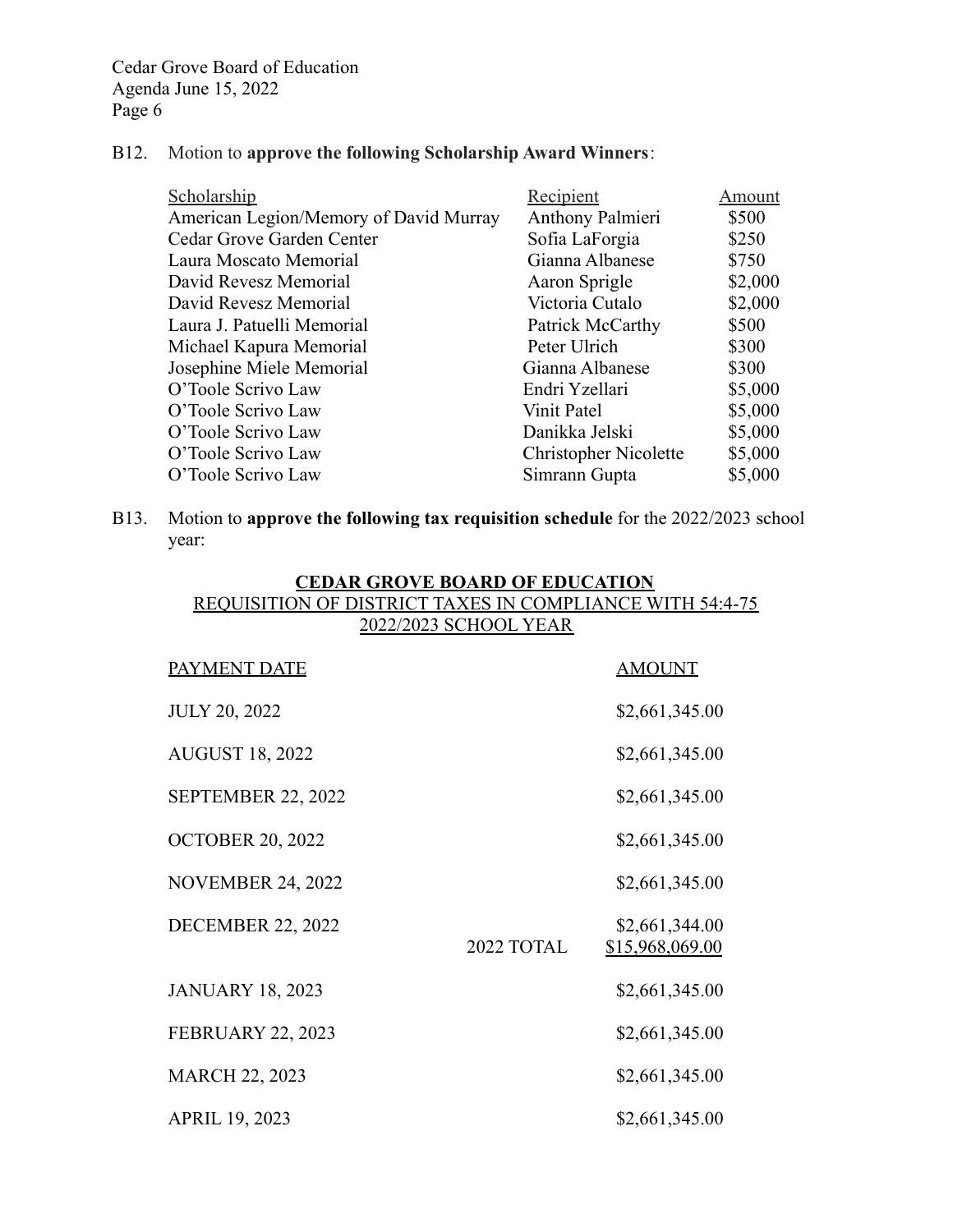| MAY 24, 2023                                           |            | \$2,661,345.00                                       |
|--------------------------------------------------------|------------|------------------------------------------------------|
| <b>JUNE 21, 2023</b>                                   | 2023 TOTAL | \$2,661,344.00<br>\$15,968,069.00                    |
| 2022 - 2023 SCHOOL TAX LEVY                            |            | \$31,936,138.00                                      |
| <b>TOTAL DEBT SERVICE</b><br><b>TOTAL GENERAL FUND</b> |            | \$1,976,683.00<br>\$29,959,455.00<br>\$31,936,138.00 |

- B14. Motion to **approve the annual agreement with Genesis Educational Services for the 2022/2023 school year** at the following costs: annual support for the Genesis Student Information System - \$25,594; Genesis Lesson Planner - \$1,125; Naviance Task Scheduler Feature - \$350; IEP Direct interface - \$700; LinkIt Interface - \$350; Clever Interface - \$350; Payschools Interface - \$700; School Messenger Interface - \$350; HIBster Interface - \$350 for an annual fee of \$29,869
- B15. Motion to **approve AHERA Consultants** to provide the following for the **2022/2023** school year: Annual Indoor Air Quality Screening that includes asbestos and mold air testing at a cost of \$6,000; Indoor Air Quality update at a cost of \$1,050; Designated Persons Services at a cost of \$3,380 and the annual 2-Hour Asbestos Awareness Training Seminar (maximum 25 people) is \$400/session. The following additional services will be billed at the Ed-Data rate: Asbestos Inspector - \$60/hr; IAQ Inspector - \$70/hr; Q-Track IAQ Meter - \$300; Borescope - \$300; Mold Air-o-cell, Agar, Tape, Swab - \$90 per sample; Bacteria - \$90 per sample; Report of Findings - \$70 per hour; Project Management will be billed at per hour fee when necessary.
- B16. Motion to **approve Rullo & Juillet Associates, Inc. to provide Environmental Consultant Professional Services** for the **2022/2023** School Year at a total cost of \$10,825, which includes:
	- Inventory each facility for hazardous products \$2,950
	- Collect Safety Data Sheets of all products \$950
	- Create central files of safety data sheets for each building \$300
	- Write Hazardous Communication Plans for each location \$400
	- File all hazardous products with the Dept of Health \$900
	- Provide access to district's Safety Data Sheets \$300
	- Write Chemical Hygiene Plans \$1,400
	- Provide PEOSH Hazard Communications/RTK Training \$700
	- Provide Bloodborne Pathogen Training \$600
	- Review Bloodborne Pathogen Plans \$200
	- Lockout/Tagout Plans \$1,375
	- Confined Space Plan \$750
	- Consultant the district on environmental issues \$75/hour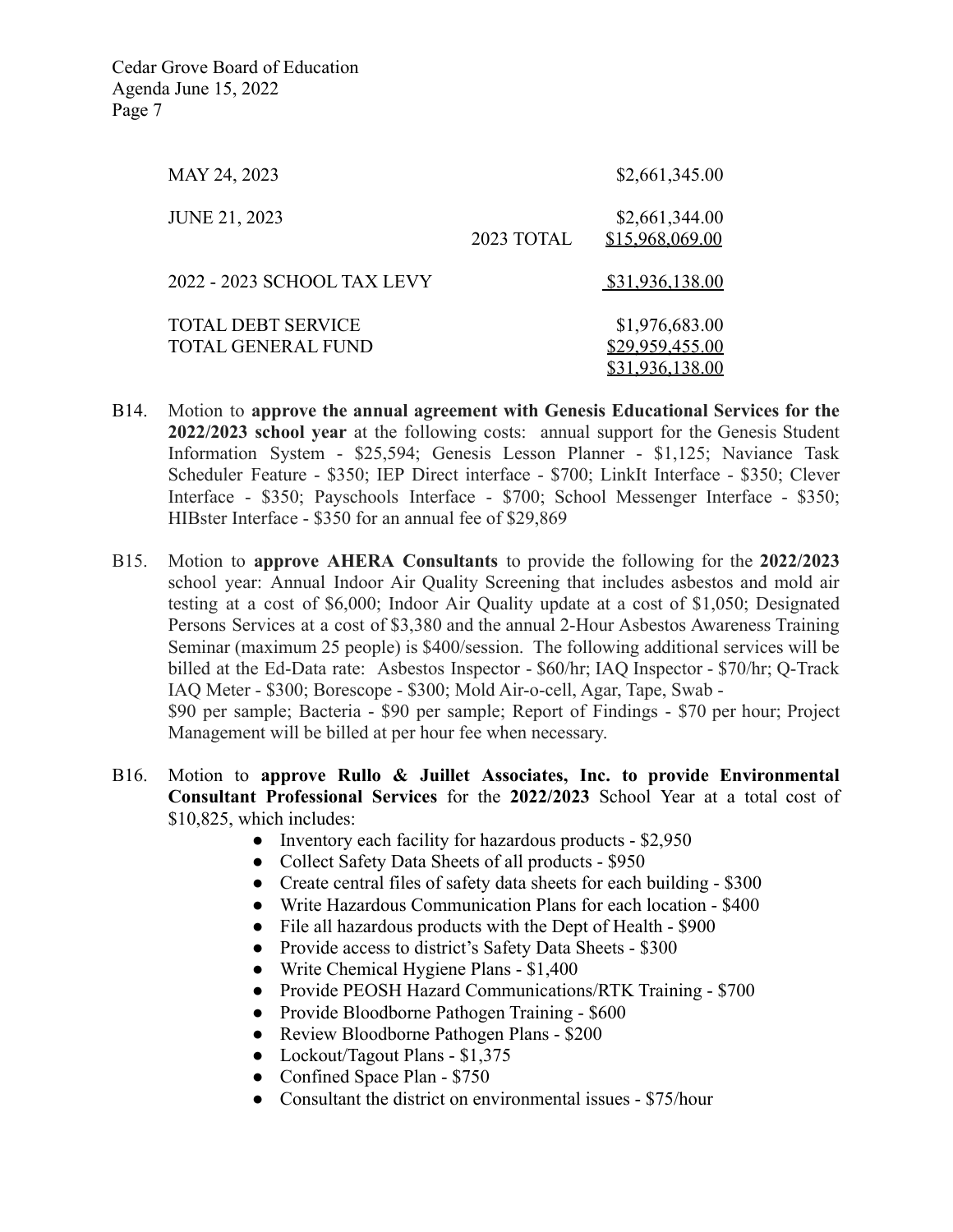- B17. Motion to **approve Handi Lift Service Company, Inc.** to provide planned maintenance for the lift at Cedar Grove High School for the **2022/2023** school year at a cost of \$1,049 to include four maintenance visits per year and a 10% discount on parts.
- B18. Motion to **approve Birds Beware! & Geese Too!** to provide a custom Goose control program for the **2022/2023** school year at an annual cost of \$13,200.
- B19. Motion to **approve K12USA.com** (Networks & More!, Inc.) for the **2022/2023** school year for service subscriptions to Domain Name Registration, Secure School, Transparent Filtering and home to school VPN at a cost not to exceed \$3,680.44.
- B20. Motion to **approve Strauss Esmay Associates, LLP School Policy and Regulations consultants' annual contracted support agreement** for the **2022/2023** school year in the amount of \$4,835
- B21. Motion to **approve the 2022/2023 professional service contract with Vanguard Medical Group in the amount of \$18,500 plus \$70 drug screens**. Vanguard Medical is the district's school physician and also performs new employee physicals and drug screenings.
- B22. Motion to **approve Alliance Pest Services** to provide integrated pest management compliance services for the **2022/2023** school year. The cost for said services is \$3,860. The cost for emergency visits will be billed at \$70/hr.
- B23. Motion to **appoint Bollinger Specialty Group as insurance carriers for Student and Athletic Accident Insurance Coverage** for the 2022/2023 school year, with the C. Robert Searle Insurance Agency as the Broker of Record. The annual athletic premium is \$29,802.
- B24. Motion to **approve Bollinger Specialty Group to offer voluntary student coverage** for the 2022/2023 school year. The annual premiums are \$52 for school time only coverage and \$112 for 24 hour coverage. This is a voluntary policy and no cost to the board.
- B25. Motion to **approve the 2022/2023 annual service agreement with Frontline Technologies Group, LLC** in the amount of \$20,688.93 to provide services for Employee Evaluation Management, IEP Direct and 504 Program Management.
- B26. Motion to **approve Phoenix Advisors for the 2022/2023** school year at a base fee of \$1,100 to provide Continuing Disclosure Agent Services and appoint them as Independent Registered Municipal Advisor. Phoenix Advisors will offer services related to Debt Issuance and pre-referendum analysis with a \$200 initial setup fee for new bonds for disclosure purposes and a fee of \$250 for each event to be recorded on EMMA.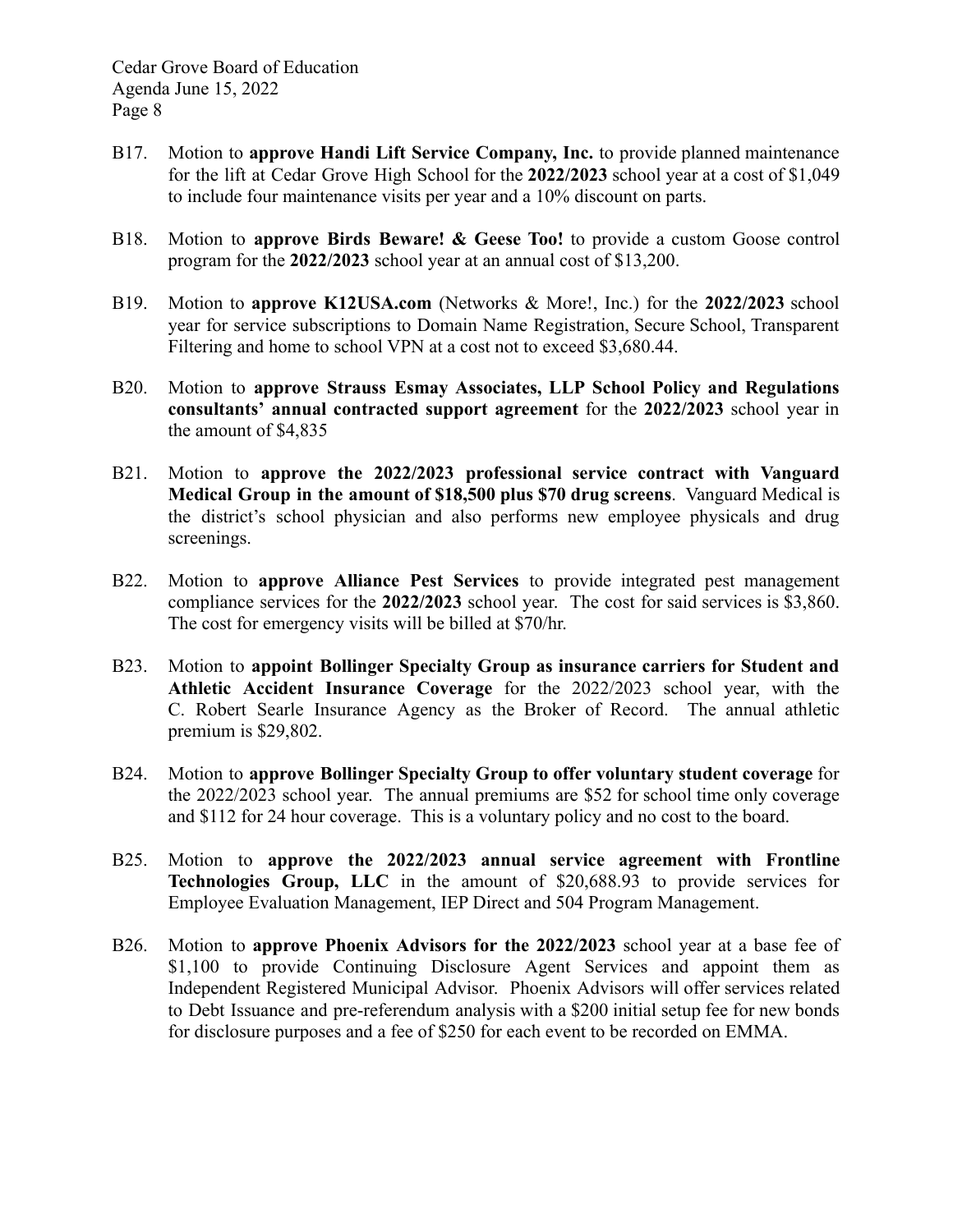B27. Motion to **approve the following tax sheltered annuity companies**, open to enrollment to any Board Employee, for the 2022/2023 school year as per N.J.S.A. 18A:66-127:

> AXA Equitable Oppenheimer Lincoln Investment Planning Great West National Life Group Penserv for the TSA - Security Benefit

- B28. Motion to **adopt the uniform minimum chart of accounts** distributed by the State and utilized by the District, to authorize the addition of sub-account designations as the Business Administrator may deem necessary, and to authorize the Superintendent of Schools to make any necessary transfers below the level of the NJDOE Chart of Accounts.
- B29. Motion to **authorize the Business Administrator/Board Secretary to release warrants** for payment of the District's bills and transfers, as needed, in between scheduled Board meetings and have those claims ratified at the next regular Board Meeting.
- B30. Motion to **approve that the Cedar Grove Board of Education, in compliance with N.J.A.C. 6:3-6.3(a) 2, acknowledges the following language on student records in Policy 8330:**

"Mandated public records are those records school districts have been directed to compile by State statute, regulations, or authorized administrative directive in accordance with NJAC 6A:32-7.3. Permitted pupil records are records authorized by the Board to be collected in order to promote the education welfare of the pupil. The Board shall authorize the permitted records to be collected by adopting at a regular public Board meeting a resolution listing such permitted records or Regulation 8330, which will list such permitted records."

- B31. Motion to **approve the curriculum and textbooks for the 2022/2023** school year that are currently in use.
- B32. Motion to **approve AM Consultants, Pine Brook, NJ, to conduct the annual fixed asset inventory** update for the period ending June 30, 2022. The cost to conduct the annual fixed asset audit will not exceed \$985.
- B33. Motion to **approve Morris County Elevator** to provide elevator maintenance services at Cedar Grove High School for the **2022/2023** school year at a cost of \$2,976.
- B34. Motion to **approve the 2022/2023 tuition rates for out-of-district students** as follows:

| Pre-school / Kindergarten | \$15,673 |
|---------------------------|----------|
| Grades 1-5                | \$16,900 |
| Grades 6-8                | \$17,298 |
| Grades 9-12               | \$17,745 |
|                           |          |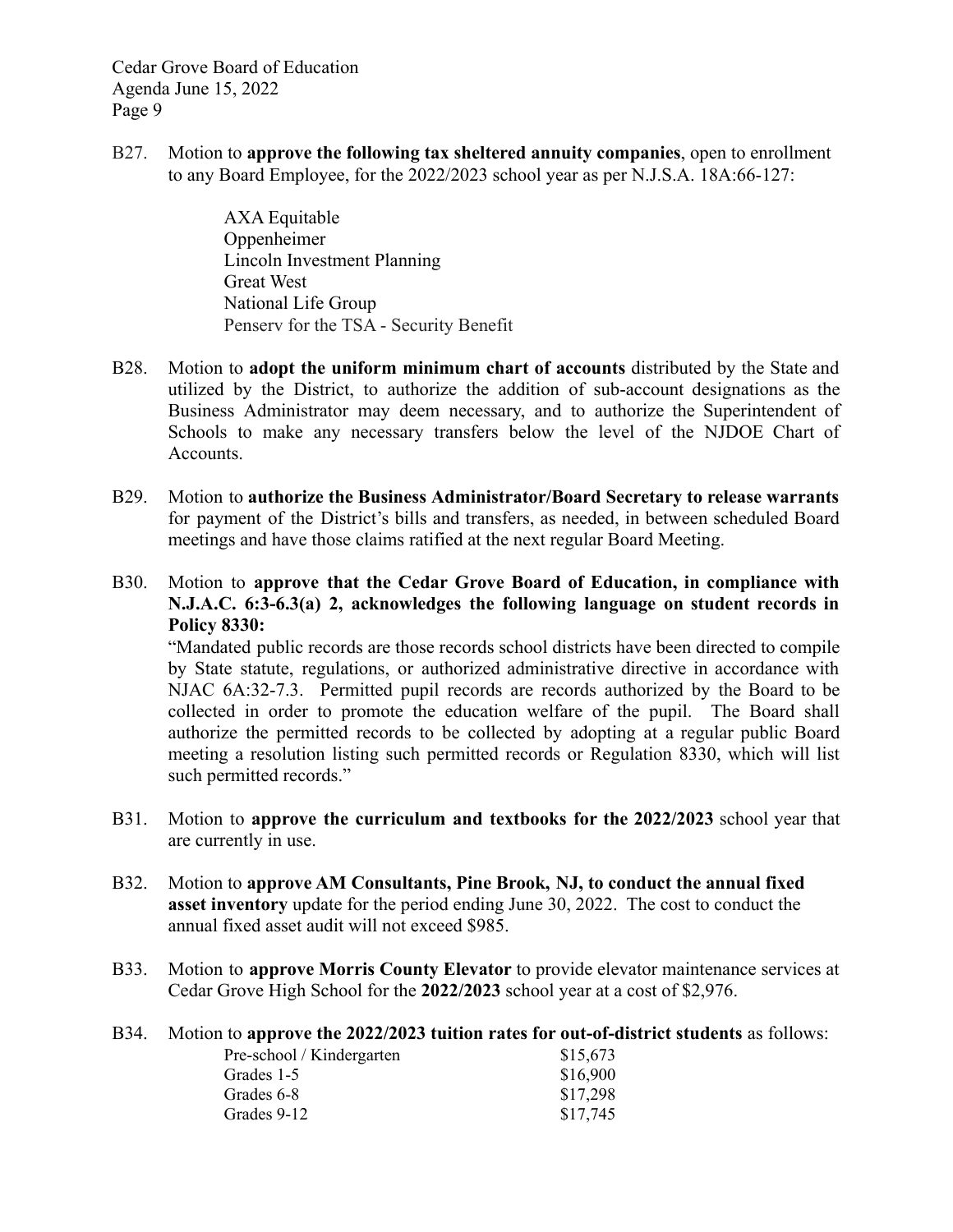- B35. Motion to approve New Jersey Fire Equipment for the 2022/2023 school year to perform semi-annual service of the ansul system in the high school cafeteria, middle school cafeteria and high school snack stand at an annual cost of \$1,164.
- B36. Motion to **approve Haig Service Corporation** for the 2022/2023 school year to perform fire alarm testing and inspections at an annual cost of \$6,000 and an hourly rate of \$75.
- B37. Motion to **approve Metro Fire & Safety Equipment Company, Inc.** for the 2022/2023 school year to perform cellular central station fire alarm monitoring services at an annual cost of \$3,960.
- B38. Motion to **approve SMS Security Systems, LLC.** for the 2022/2023 school year to perform wireless central station panic alarm monitoring services for LRP at an annual cost of \$479.40
- B39. Motion to **approve Benefit Analysis Inc. (BAI) as the Cedar Grove Board of Education's COBRA** (Consolidated Omnibus Budget Reconciliation Act) administrator at the following costs, effective July 1, 2022 through June 30, 2023:
	- Qualified Beneficiary Notice \$22.25 each
	- COBRA participant; while paying for COBRA \$6.70 per month
	- New Hire Notice \$5.70 each
	- HIPPA notice \$3.00 each, if required.
- B40. Motion to **approve Level Data, Inc.** for the 2022/2023 school year to perform active directory synchronization with our student information system at an annual fee of \$1,701.
- B41. Motion to **approve E-Rate Consulting** for the 2022/2023 school year to perform compliance services for the E-rate application process at an annual fee of \$5,000.
- B42. Motion to **approve Logic 54** for the 2022/2023 school year to provide student transportation management software at an annual fee of \$5,554.
- B43. Motion to **approve Butler Water Corrections** for the 2022/2023 school year to provide boiler water treatment service at an annual fee of \$3,500.
- B44. Motion to **approve SportCare** for the 2022/2023 school year to provide maintenance services for the synthetic turf field at Cedar Grove High School including two grooming sessions and one Gmax test and report at an annual fee of \$4,400.
- B45. Motion to **approve Acme Fire Door Testing Corporation** for the 2022/2023 school year to provide preventative maintenance for all rolling steel fire doors in the district at an annual fee of \$900.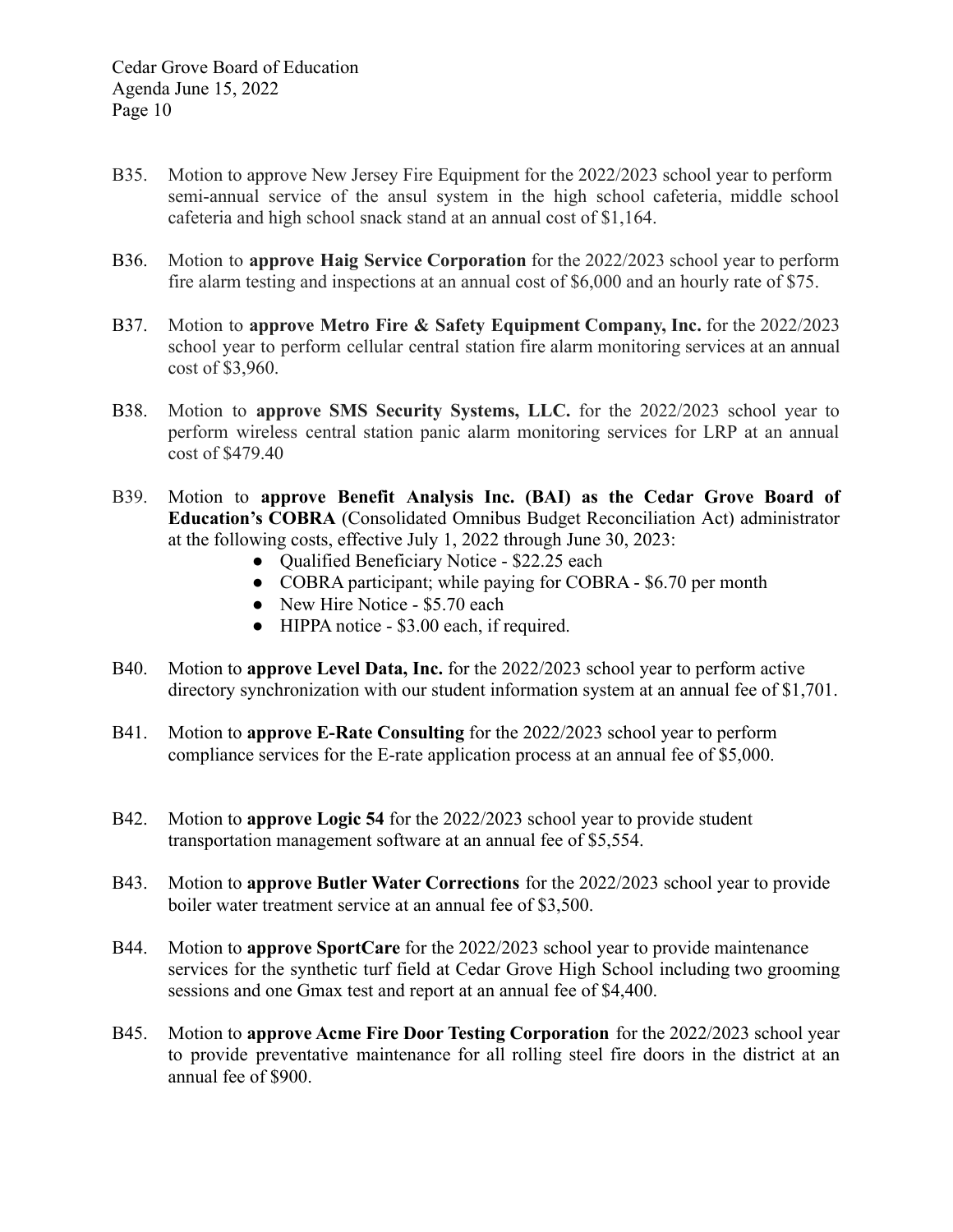- B46. Motion to **approve Cintas Fire Protection** for the 2022/2023 school year to provide annual inspections of fire extinguishers, domestic backflow preventers, fire backflow preventers, kitchen suppression systems, secondary suppression tanks and fusible links at an estimated annual cost of \$2,500. Any deficiencies will be quoted separately.
- B47. Motion to **approve IMAC Insurance Agency** for the 2022/2023 school year to provide brokerage and insurance consultancy services at an annual cost of \$65,000.
- B48. Motion to **approve LinkIt!** for the 2022/2023 school year to provide student data warehousing and reporting, analytics, assessment solutions and support at an annual cost of \$39,245.
- B49. Motion to **approve Naviance** for the 2022/2023 school year to provide college, career and life readiness services for Cedar Grove High School at an annual cost of \$3,782.
- B50. Motion to **approve 7 Mindsets** for the 2022/2023 school year to provide online curriculum and resources for staff at an annual cost of \$10,000.

### B51. Motion to **approve transfer into Capital Reserve Account**:

Whereas, NJSA 18A:21-2 and NJSA 18A:7G-31, and NJSA 18A:7F-41 permit a Board of Education to establish and/or deposit into certain reserve accounts at year end, and

Whereas, the aforementioned statues authorize procedures, under the authority of the Commissioner of Education, which permit a Board of Education to transfer unanticipated excess current revenue or unexpected appropriations into reserve accounts during the month of June by board resolution, and

Whereas, the Cedar Grove Board of Education wishes to transfer unanticipated excess current year revenue or unexpended appropriations from the general fund into a Capital Reserve account at year end, and

Whereas, the Cedar Grove Board of Education has determined that an amount not to exceed \$1,000,000 is available for such purposes of transfer;

Now therefore be it resolved by the Cedar Grove Board of Education that it hereby authorizes the district's School Business Administrator to make this transfer consistent with all applicable laws and regulations.

### B52. Motion to **approve transfer into Maintenance Reserve Account:**

Whereas, NJSA 18A:21-2 and NJSA 18A:7G-31, and NJSA 18A:7F-41 permit a Board of Education to establish and/or deposit into certain reserve accounts at year end, and

Whereas, the aforementioned statutes authorize procedures, under the authority of the Commissioner of Education, which permit a board of education to transfer unanticipated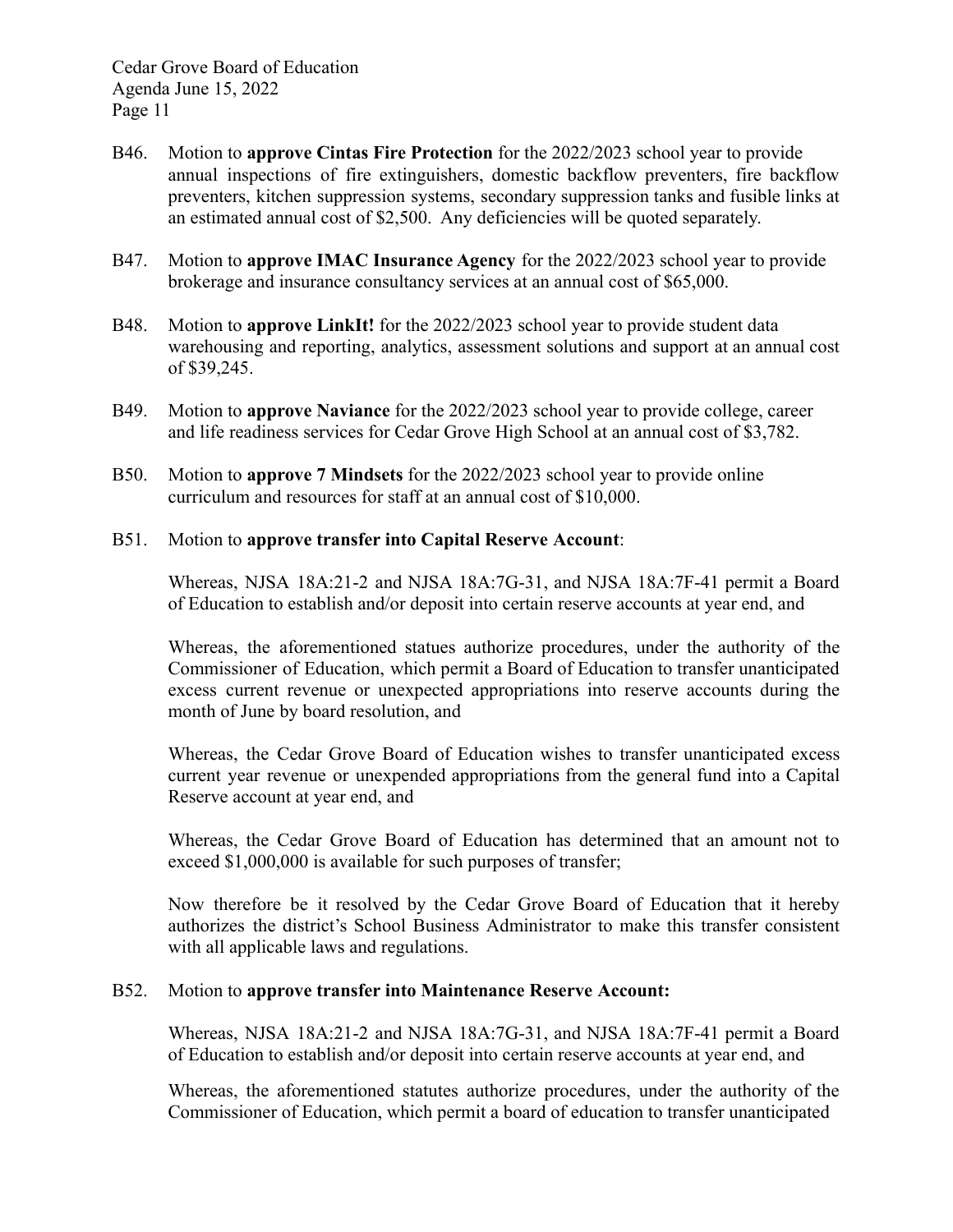excess current revenue or unexpected appropriations into reserve accounts during the month of June by board resolution, and

Whereas, the Cedar Grove Board of Education wishes to transfer unanticipated excess current year revenue or unexpended appropriations from the general fund into a Maintenance Reserve account at year end, and

Whereas, the Cedar Grove Board of Education has determined that an amount not to exceed \$500,000 is available for such purposes of transfer;

Now, therefore be it resolved, by the Cedar Grove Board of Education that it hereby authorizes the district's School Business Administrator to make this transfer consistent with all applicable laws and regulations.

- B53. **Pursuant to PL 2015, Chapter 47, the Cedar Grove Board of Education intends to renew, award, or permit to expire the following contracts previously awarded by the Board of Education**. These contracts are, have been, and will continue to be in full compliance with all State and Federal statutes and regulations; in particular, New Jersey Title 18A: 18 et. seq, NJAC Chapter 23, and Federal Uniform Administrative Requirements CFR, Part 200:
	- o **Vanguard Medical** student physicals/physician of record
	- o **Pomptonian Food Service** food service provider
	- o **Northwest Evaluation Association -** MAP testing
	- o **Dr. Elliot Grossman** psychological evaluations
	- o **Alliance Pest Services** Integrated Pest Management and pest services
	- o **Pitney Bowes Global Financial** postage meter contract
	- o **Rullo & Juillet Associates** Right to Know services
	- o **AHERA Consultants** asbestos oversight
	- o **AM Consultants** fixed asset consultant
	- o **Birds Beware -** geese control
	- o **Benefit Analysis Inc.** COBRA administration
	- o **Strauss Esmay Associates, LLP -** School Policy and Regulations
	- o **Education Data Services, Inc. Cooperative Pricing System -** purchasing cooperative for goods, services, and supplies
	- o **Educational Services Commission of NJ Cooperative Pricing System -** purchasing cooperative for goods, services, and supplies
	- o **The Cooperative Purchasing Network -** purchasing cooperative for goods, services, and supplies
	- o **US Communities -** purchasing cooperative for goods, services, and supplies
	- o **The Interlocal Purchasing System -** purchasing cooperative for goods, services, and supplies
	- o **National Cooperative Purchasing Alliance -** purchasing cooperative for goods, services, and supplies
	- o **Keystone Purchasing Network -** purchasing cooperative for goods, services, and supplies
	- o **Somerset County Cooperative Pricing System -** purchasing cooperative for goods, services, and supplies
	- o **Union County Cooperative Pricing System -** purchasing cooperative for goods, services, and supplies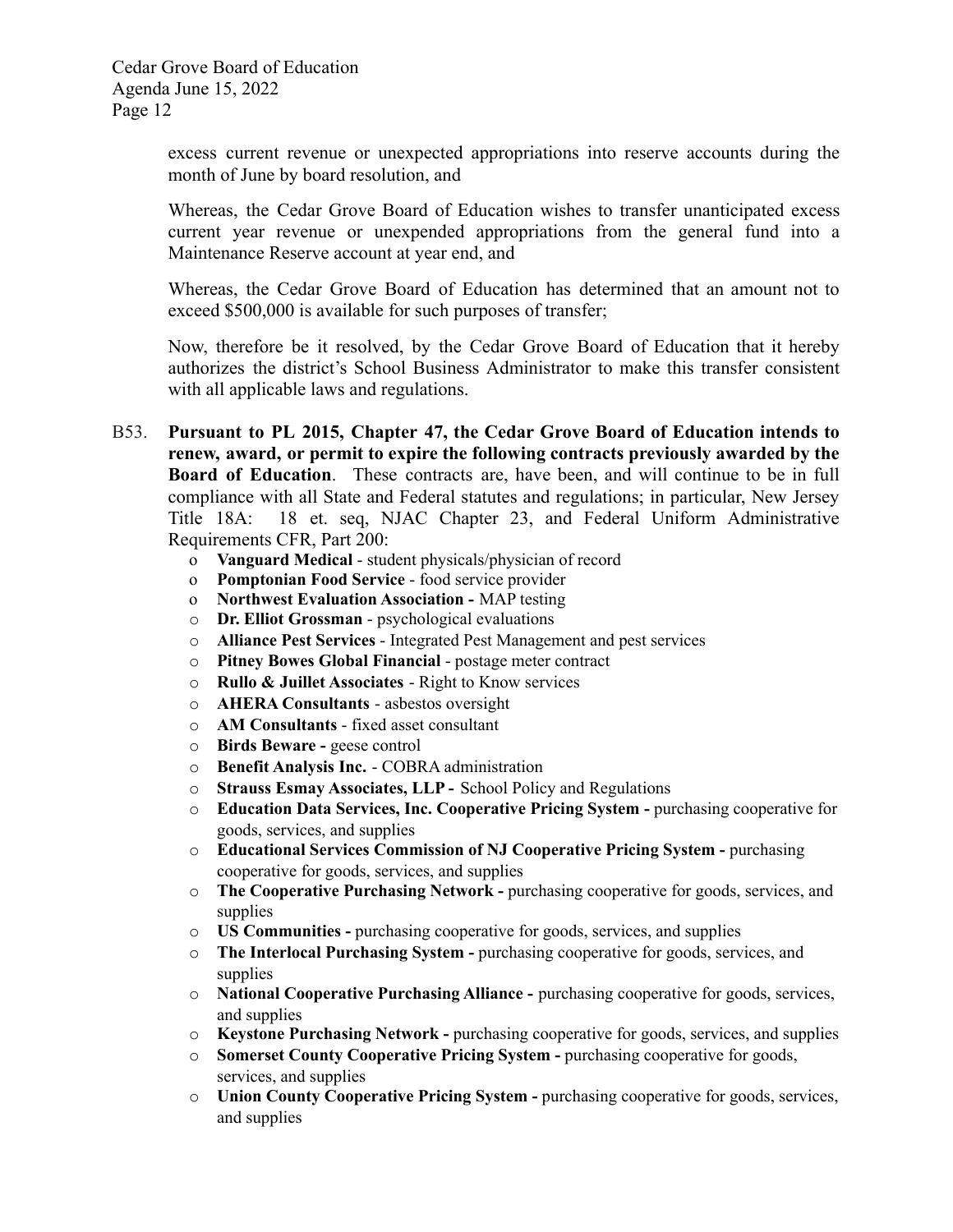- o **Sourcewell Cooperative** purchasing cooperative for goods, services, and supplies
- o **New Jersey State Contract Process –** Western States Contracting Alliance (WSCA) and the National Association of State Procurement Officials (NASPO)
- o **Rogut McCarthy, L.L.C.,** Board's Bond Counsel
- o **Bollinger Insurance** school time compulsory student accident coverage
- o **Daniel Dressel -** Architect
- o **Delta Dental of New Jersey, Inc. -** dental insurance
- o **Horizon Blue Cross Blue Shield** medical insurance
- o **Benecard** prescription insurance
- o **Stronge & Associates** (Teacher/Administrator Evaluation and Assessment Provider)
- o **Genesis Educational Services (**student software support-annual agreement**)**
- o **Hunterdon County Educational Services Commission (HCESC) –** purchasing cooperative for goods, services, and supplies
- o **Sciarrillo, Cornell, Merlino, McKeever, & Osborne –** Board Attorney
- o **Weiner Law Group** Board Attorney
- o **Rogut, McCarthy & Troy** (Bond Counsel)
- o **C. Walter Searle Insurance Agency –** Risk Management Consultant & Broker of Record
- o **IMAC Insurance Agency –** Medical, Prescription & Dental Broker of Record
- o **Lerch, Vinci & Higgins LLC –** District Auditor
- o **C J Vanderbeck and Sons –** plumbing
- o **Degler Whiting LLC –** contractor
- o **Melick-Tully and Associates** Environmental Services
- o **HandiLift** lift maintenance
- o **K-12USA** web service
- o **Computer Solutions Inc**. accounting/human resources software
- o **Phoenix Advisors** continuing disclosure agent/municipal advisor
- o **Honeywell** building automation control system services
- o **Haig Service Corp** fire alarm inspections/panic button monitoring
- o **Metro Fire & Safety** fire alarm monitoring
- o **Epic Health Services** nursing services
- o **Good Talking People** social skills training
- o **Next Step Pediatric Therapy** PT services
- o **Speech & Hearing Associates** evaluations
- o **Intensive Therapeutics** OT and speech services
- o **Coordinated Treatment Solutions** counseling
- o **Dr**. **Bryan Fennelly** psychiatric evaluations
- o **Montclair State University** clinical, consultation and evaluation services
- o **Knotted Thread** hearing services
- o **Assistive Tek** assistive technology evaluations
- o **Dr. Carl W**. **Ziesing** clinical neuropsychology
- o **Dr**. **Keith Golin** clinical neuropsychology
- o **Greg Parker** ABA therapist
- o **JVS** transition services
- o **United Business Systems** photocopy machines
- o **Frontline Education** IEP Direct, 504 management, Stronge Model
- o **Tempo Music Therapy Services** music therapy
- o **Faith Therapy** OT services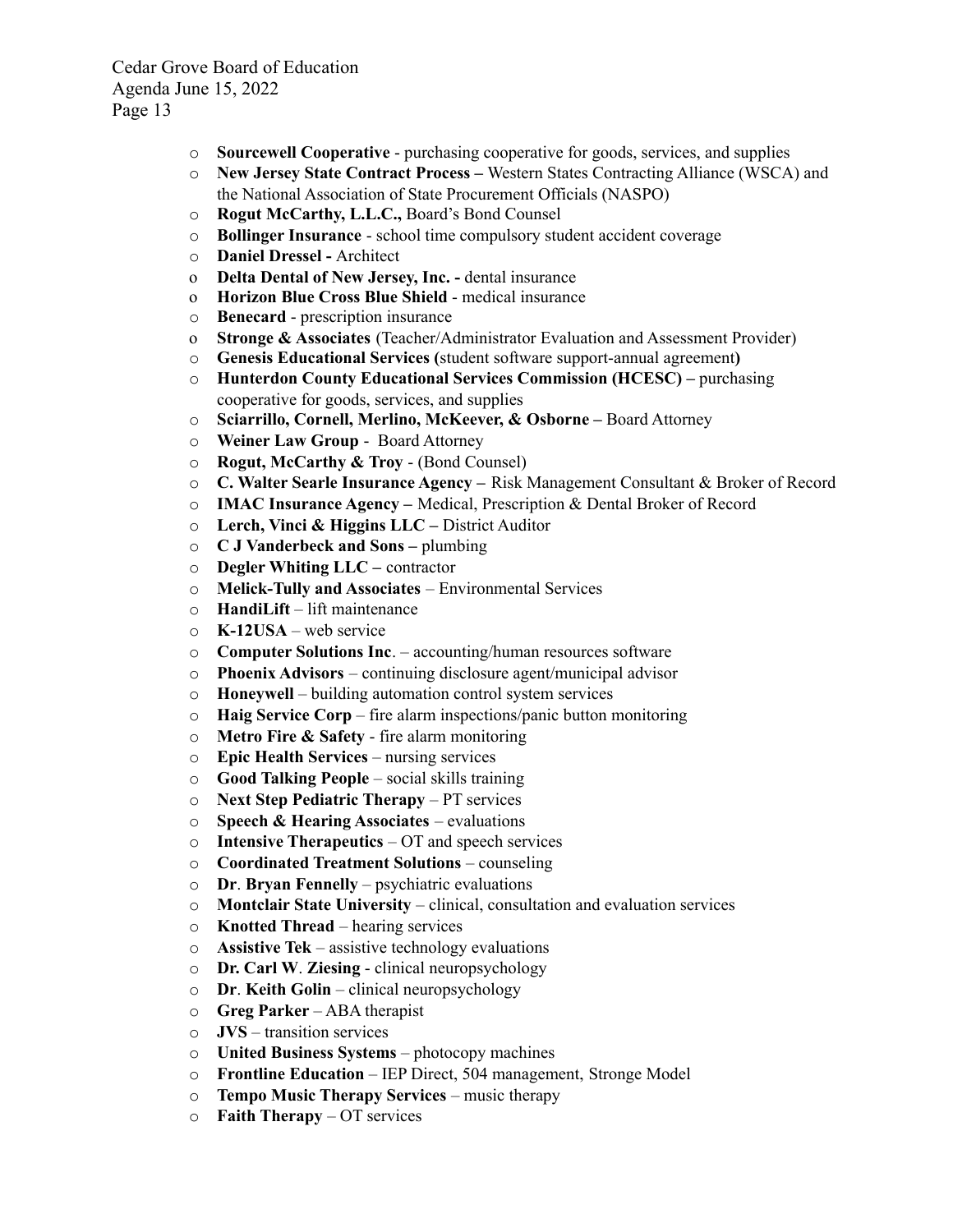- o **E-rate Consulting -** (e-rate grant consultant)
- o **North Jersey Behavioral Health** aba services
- o **Lightpath** phones services NE & SE, increase in internet speed
- o **Steinke Psychological Services** Psychological services
- o **Starlight Homecare Agency** nursing services
- o **SMS Security Systems** panic button monitoring
- o **Lincoln Landscaping** organic field services
- o **Logic 54** student transportation software
- o **Butler Water Corrections** boiler water treatment
- o **SportCare -** turf maintenance
- o **Acme Fire Door Testing** door maintenance
- o **Cintas Fire Protection** fire equipment inspections
- o **Naviance -** student software
- o **7 Mindsets** staff software
- o **LE Consulting** PADE Program liaison
- o **Level Data** student sync software
- o **Morris County Elevator** elevator maintenance
- o **AME, Inc** HVAC services
- B54. Motion to approve the location agreement with Pentwater Productions and the Cedar Grove Board of Education for a filming of a short film about a young man who is receiving career guidance on his life and what he should do when he gets out at Cedar Grove High School on June 25, 2022 and June 26, 2022 at a cost of \$1,000, plus custodial fees if necessary. The agreement is on file in the Board office.
- B55. Motion to approve the location agreement with Jori Johnson (NYU Student) and the Cedar Grove Board of Education for a film shoot at Cedar Grove High School for a student film production on June 30, 2022 and July 1, 2022 at a cost of \$1,000, plus custodial fees if necessary. The agreement is on file in the Board office.
- B56. Motion to approve the location agreement with Speak Your Vegetables, LLC and the Cedar Grove Board of Education for a feature film shoot about the daily events of a new school teacher at Leonard R. Parks School on June 15, 2022 and June 16, 2022 at a cost of \$1,500, plus custodial fees if necessary. The agreement is on file in the Board office.
- B57. Motion to approve the location agreement with Room Content, LLC. and the Cedar Grove Board of Education for a commercial about continuing education at South End School on June 23, 2022 at a cost of \$5,000. The agreement is on file in the Board office.
- B58. Motion to approve the location agreement with Minstinct, LLC and the Cedar Grove Board of Education for a holding/catering area at Cedar Grove High School on June 27, 2022 at a cost of \$3,500, plus custodial fees if necessary. The agreement is on file in the Board office.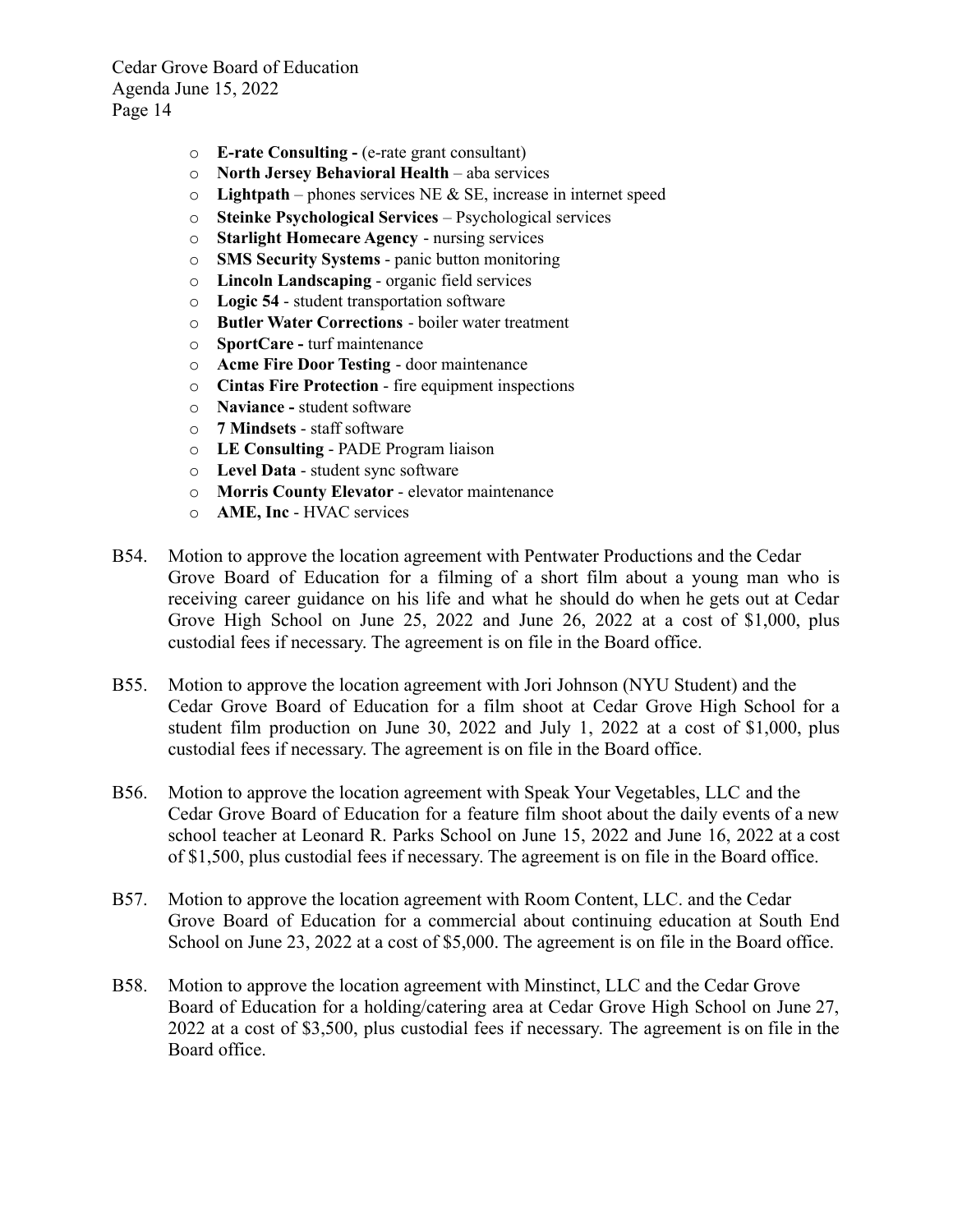- B59. Motion to approve LE Consulting, LLC for the 2022/2023 school year to provide consultant services for the Panther Dual Enrollment Program (PADE) with Montclair State University at an annual cost of \$5,000
- B60. Motion to approve the annual agreement with PaySchools for the 2022/2023 school year in the amount of \$6,975 for licensing and software services.
- B61. Motion to **set the price of paid lunches for the 2022/2023 school year** as follows:

|                                   | *Paid Lunch | *Premium Paid Lunch |
|-----------------------------------|-------------|---------------------|
| <b>High School Students</b>       | \$4.50      | \$5.00              |
| Middle School Students            | \$4.00      | \$4.75              |
| <b>Elementary School Students</b> | \$3.75      |                     |
| Faculty/Staff                     | \$5.00      | $$5.50 - $6.00$     |

- B62. Motion to **approve the annual contract support agreement with Computer Solutions, Inc. for the 2022/2023 school year in the amount of \$13,800.** (Budgetary Accounting Module-\$282/month; Human Resources and Payroll Modules - \$376/month; Time Clock (software) Interface-\$60/month; Time Clock (hardware) Maintenance-\$107/month); Cloud Hosting-\$325/month
- B63. Motion to **approve the annual agreement with Saint Claire's Behavioral Health** to provide behavioral health services at a fee of \$250 per evaluation.
- B64. Motion to **approve the annual contract with Lincoln Landscaping, Inc.** for organic field preparation for the 2022/2023 school year in the amount of \$25,764.44 for all athletic fields at Cedar Grove High School, Memorial Middle School, South End, North End and LRP School. Contract is based on Ed Data Bid #8546.
- B65. Motion to approve the annual software agreement for the 2022/2023 school year with Brightly Software, Inc. in the amount of \$6,809.25 for a work order system.
- B66. Motion to approve the annual agreement with Educational Data Systems in the amount of \$4,310 for use of the cooperative purchasing system.
- B67. Motion to **approve the submission of the FY 2023 ESEA Grant** with the following amounts designated below:

| $\bullet$ Title I -                      | Public: \$62,093 |                      |
|------------------------------------------|------------------|----------------------|
| $\bullet$ Title II -                     | Public: \$24,423 | Non-Public: \$3,084  |
| $\bullet$ Title III -                    | Public: \$4,116  |                      |
| • Title III - Immigrant Public: $$3,744$ |                  |                      |
| $\bullet$ Title IV -                     | Public: \$8,879  | Non-Public: $$1,121$ |
|                                          |                  |                      |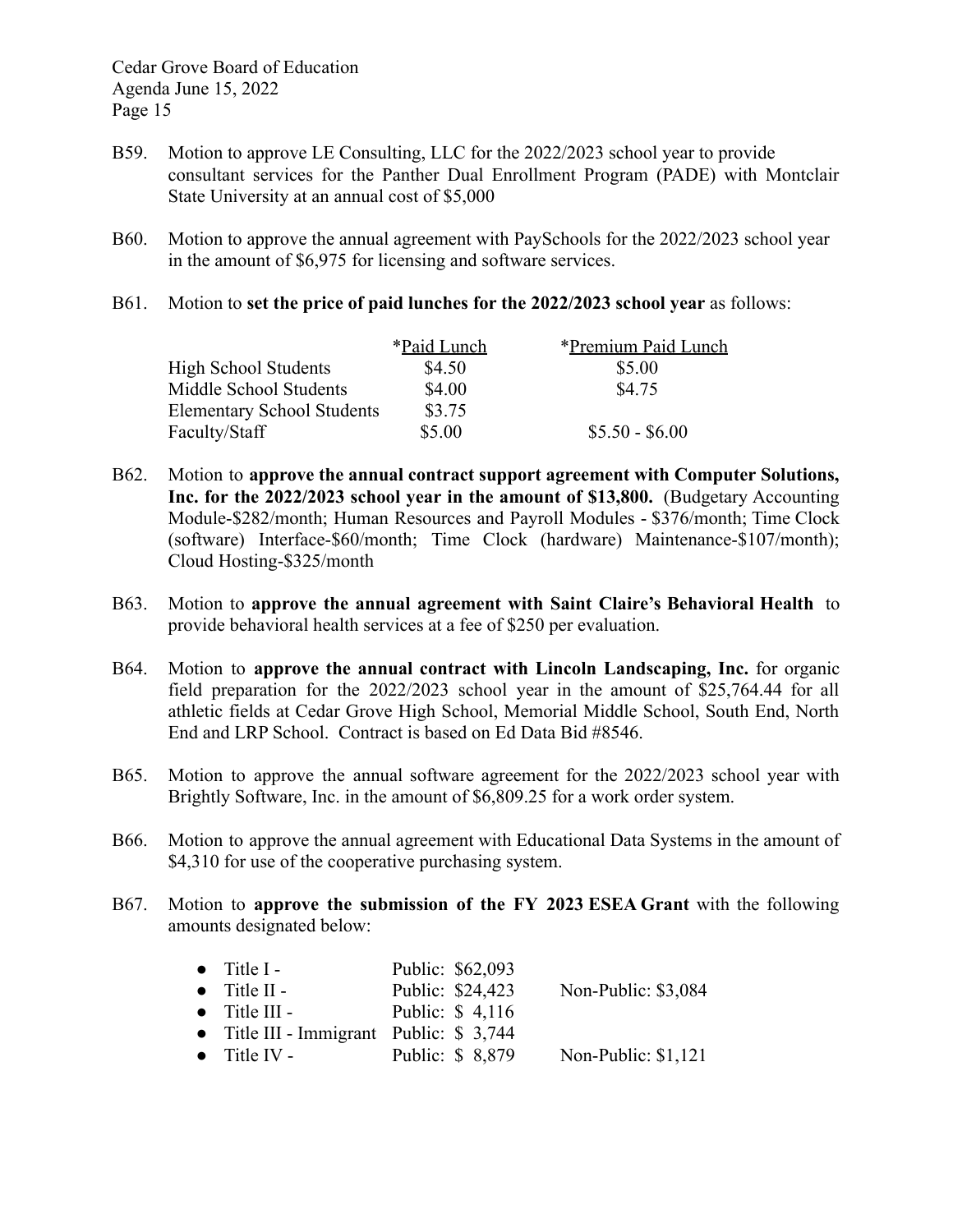B68. Motion to **approve the submission of the FY2023 IDEA Grant** in the amounts designated below:

> Basic: \$412,548 Public: \$391,428 Non-Public: \$21,120

Preschool Public: \$17,453

B69. Motion to approve the agreement with Mathusek, Inc. for the 2022/2023 school year in the amount of \$6,348 to finish the gym floors in Cedar Grove High School, South End School, North End School and LRP School.

# **FROM THE OFFICE OF THE SUPERINTENDENT OF SCHOOLS**

## **PERSONNEL**

S1. Second Reading

A. BE IT RESOLVED that the Board hereby affirms the Superintendent's decision in HIB Investigation involving SID # **202307601836** for reasons set forth in the Superintendent's Report to the Board and directs the Board Secretary/School Business Administrator to transmit a copy of the Board's decision to the affected students' parents forthwith.

a. Non-Confirmed HIB

S2. Second Reading

A. BE IT RESOLVED that the Board hereby affirms the Superintendent's decision in HIB Investigation involving SID # **20240760964 without an offender** for reasons set forth in the Superintendent's Report to the Board and directs the Board Secretary/School Business Administrator to transmit a copy of the Board's decision to the affected students' parents forthwith.

- a. Non-Confirmed HIB
- S3. Second Reading

A. BE IT RESOLVED that the Board hereby affirms the Superintendent's decision in HIB Investigation involving SID # **20240760522** for reasons set forth in the Superintendent's Report to the Board and directs the Board Secretary/School Business Administrator to transmit a copy of the Board's decision to the affected students' parents forthwith.

- a. Confirmed HIB
- S4. Second Reading

A. BE IT RESOLVED that the Board hereby affirms the Superintendent's decision in HIB Investigation involving SID # **20240760522** for reasons set forth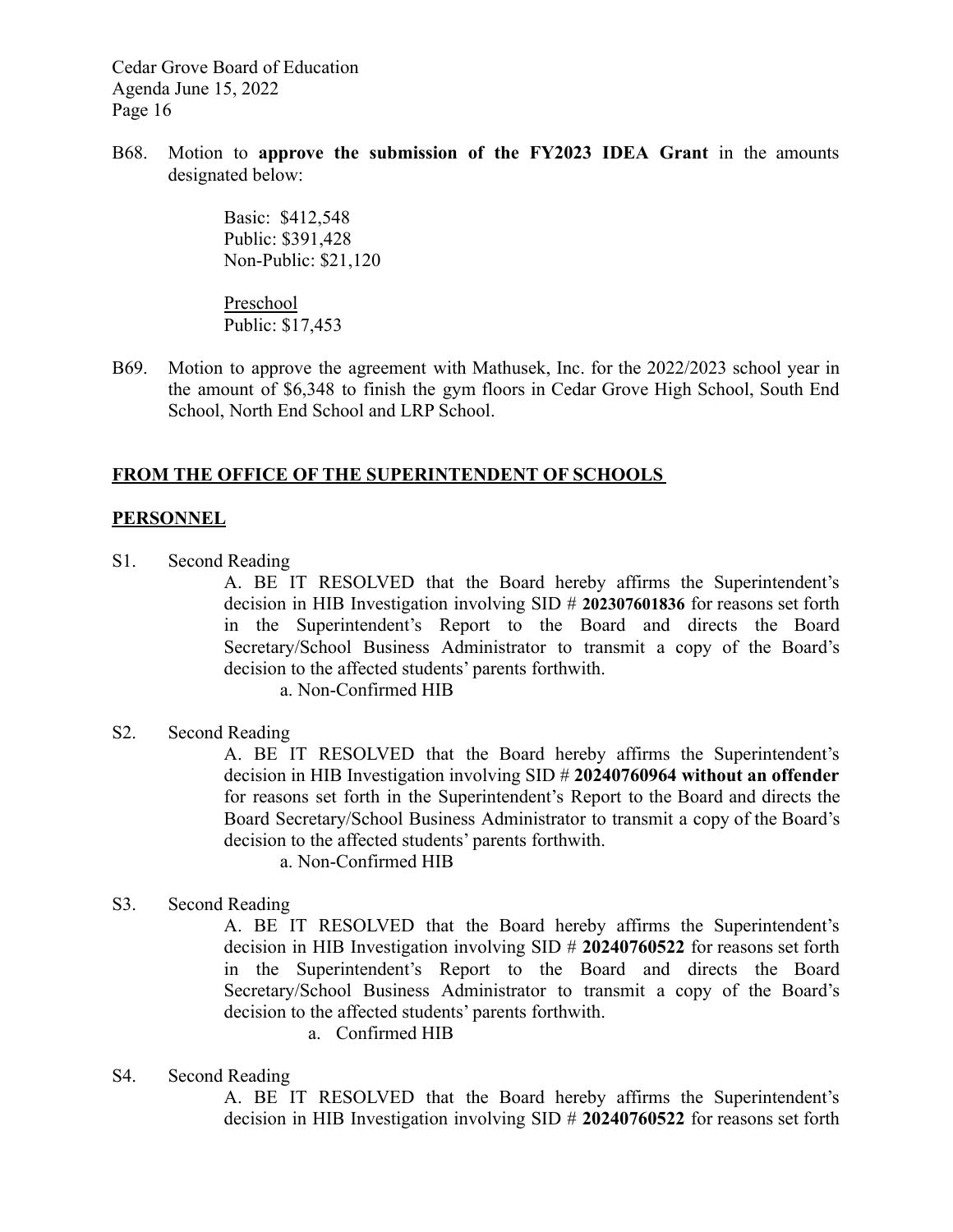in the Superintendent's Report to the Board and directs the Board Secretary/School Business Administrator to transmit a copy of the Board's decision to the affected students' parents forthwith.

b. Confirmed HIB

- S5. Second Reading A. BE IT RESOLVED that the Board hereby affirms the Superintendent's decision in HIB Investigation involving SID # **20250760633** for reasons set forth in the Superintendent's Report to the Board and directs the Board Secretary/School Business Administrator to transmit a copy of the Board's decision to the affected students' parents forthwith. a. Non-Confirmed HIB
- S6. Second Reading A. BE IT RESOLVED that the Board hereby affirms the Superintendent's decision in HIB Investigation involving SID # **20240760468** for reasons set forth in the Superintendent's Report to the Board and directs the Board Secretary/School Business Administrator to transmit a copy of the Board's decision to the affected students' parents forthwith. a. Non-Confirmed HIB
- S7. Second Reading A. BE IT RESOLVED that the Board hereby affirms the Superintendent's decision in HIB Investigation involving SID # **20230760528** for reasons set forth in the Superintendent's Report to the Board and directs the Board Secretary/School Business Administrator to transmit a copy of the Board's decision to the affected students' parents forthwith.

a. Non-Confirmed HIB

- S8. Second Reading A. BE IT RESOLVED that the Board hereby affirms the Superintendent's decision in HIB Investigation involving SID # **20240760512** for reasons set forth in the Superintendent's Report to the Board and directs the Board Secretary/School Business Administrator to transmit a copy of the Board's decision to the affected students' parents forthwith. a. Non-Confirmed HIB
- S9. Second Reading A. BE IT RESOLVED that the Board hereby affirms the Superintendent's decision in HIB Investigation involving SID # **20240760554** for reasons set forth in the Superintendent's Report to the Board and directs the Board Secretary/School Business Administrator to transmit a copy of the Board's decision to the affected students' parents forthwith.
	- a. Non-Confirmed HIB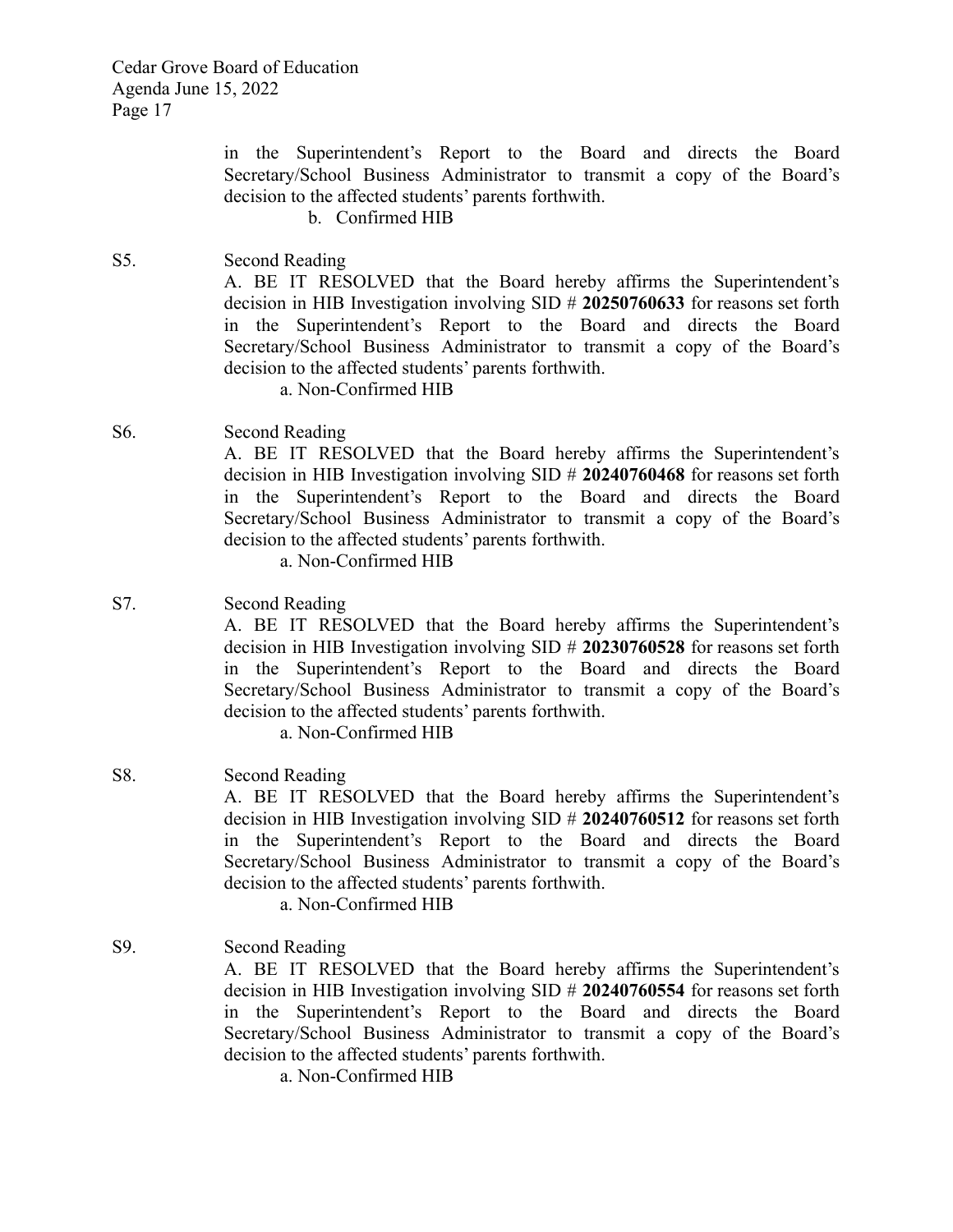S10. Second Reading A. BE IT RESOLVED that the Board hereby affirms the Superintendent's decision in HIB Investigation involving SID # **20250760687** for reasons set forth in the Superintendent's Report to the Board and directs the Board Secretary/School Business Administrator to transmit a copy of the Board's decision to the affected students' parents forthwith. a. Non-Confirmed HIB

# S11. Second Reading

A. BE IT RESOLVED that the Board hereby affirms the Superintendent's decision in HIB Investigation involving SID # **20250760633** for reasons set forth in the Superintendent's Report to the Board and directs the Board Secretary/School Business Administrator to transmit a copy of the Board's decision to the affected students' parents forthwith.

a. Non-Confirmed HIB

## S12. Second Reading

A. BE IT RESOLVED that the Board hereby affirms the Superintendent's decision in HIB Investigation involving SID # **20240760468** for reasons set forth in the Superintendent's Report to the Board and directs the Board Secretary/School Business Administrator to transmit a copy of the Board's decision to the affected students' parents forthwith.

a. Non-Confirmed HIB

S13. Second Reading

A. BE IT RESOLVED that the Board hereby affirms the Superintendent's decision in HIB Investigation involving SID # **20230760528** for reasons set forth in the Superintendent's Report to the Board and directs the Board Secretary/School Business Administrator to transmit a copy of the Board's decision to the affected students' parents forthwith.

a. Non-Confirmed HIB

S14. Second Reading A. BE IT RESOLVED that the Board hereby affirms the Superintendent's decision in HIB Investigation involving SID # **20240760512** for reasons set forth in the Superintendent's Report to the Board and directs the Board Secretary/School Business Administrator to transmit a copy of the Board's decision to the affected students' parents forthwith.

a. Non-Confirmed HIB

S15. Second Reading A. BE IT RESOLVED that the Board hereby affirms the Superintendent's decision in HIB Investigation involving SID # **20240760554** for reasons set forth in the Superintendent's Report to the Board and directs the Board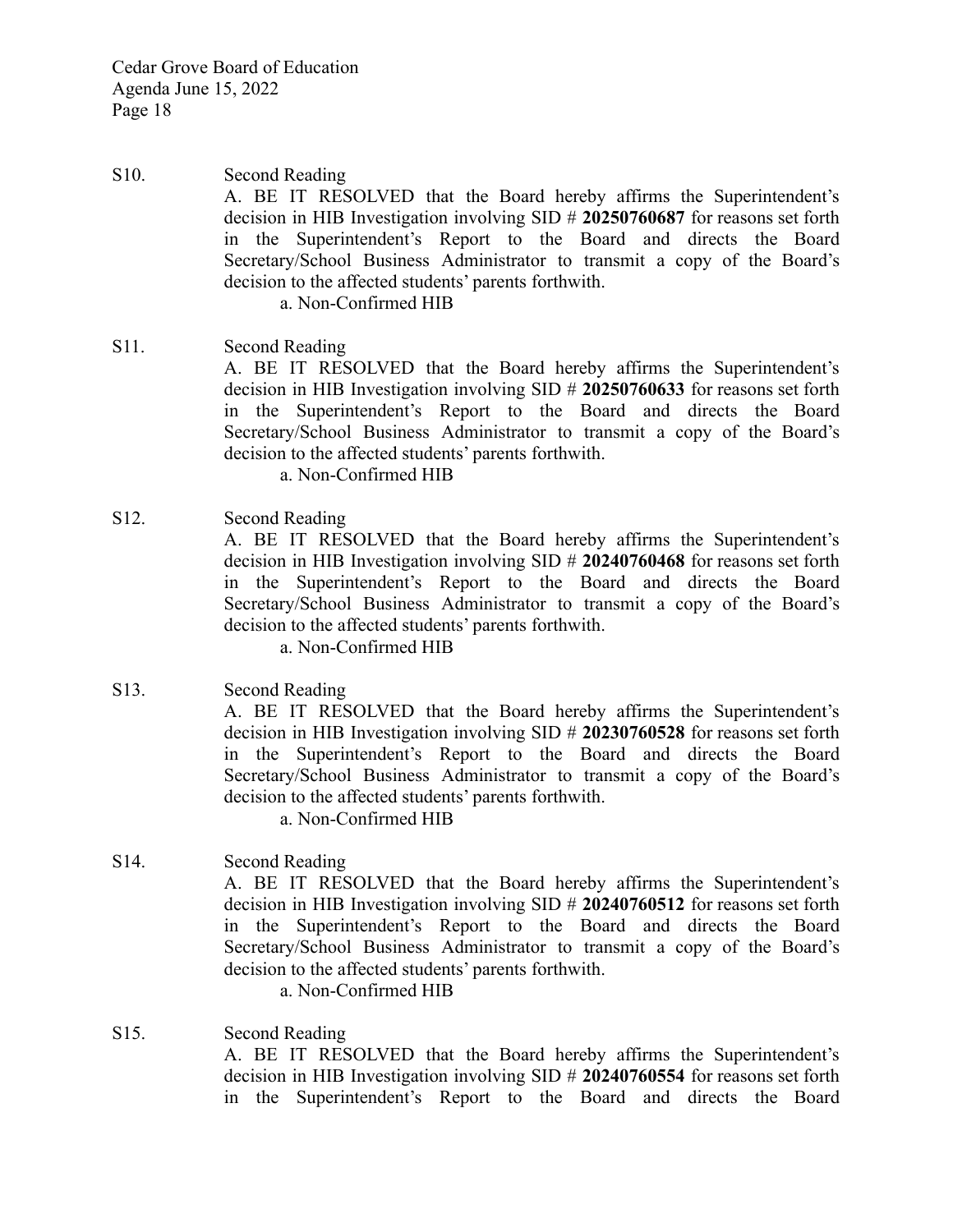> Secretary/School Business Administrator to transmit a copy of the Board's decision to the affected students' parents forthwith.

a. Non-Confirmed HIB

- S16. Second Reading A. BE IT RESOLVED that the Board hereby affirms the Superintendent's decision in HIB Investigation involving SID # **20250760687** for reasons set forth in the Superintendent's Report to the Board and directs the Board Secretary/School Business Administrator to transmit a copy of the Board's decision to the affected students' parents forthwith.
	- a. Non-Confirmed HIB
- S17. Second Reading

A. BE IT RESOLVED that the Board hereby affirms the Superintendent's decision in HIB Investigation involving SID # **1000000077** for reasons set forth in the Superintendent's Report to the Board and directs the Board Secretary/School Business Administrator to transmit a copy of the Board's decision to the affected students' parents forthwith.

a. Confirmed HIB

# S18. Motion to **appoint the following staff in accordance with the State Emergent Hiring Start Date procedures:**

- **Robin Green, High School Night Custodian** at step 5, \$43,855 starting June 15 through June 30, 2022.
- **Robin Green, High School Night Custodian** at step 5, \$45380 starting July 1, 2022 through June 30, 2023
- **James Sweeney**, **High School Counselor**, at MA, step 1, \$57,184, plus Guidance Counselor stipend \$1870, starting on July 1, 2022 through June 30, 2023. This position is a 10 month position, and allows for an additional 10 days of work over the summer by time sheet computed at base salary.
- **Sheri Borghese, ESY Summer Program Paraprofessional** at \$15/hour from 8:30 am - 12:30 pm and the position of Bus Driver for the same ESY Program at the curriculum rate of \$35/hour for time driving before 8:30am and after 12:30pm, timesheet submission for both positions
- **Sheri Borghese, High School Paraprofessional** starting on September 6, 2022 - June 30, 2023 at Step 2, \$21,507 and the **position of Bus Driver** also beginning on September 6, at the curriculum rate of \$35 per hour for the 2022-2023 school year.
- S19. Motion to **approve Lauren Okker, SE Kindergarten Teacher**, BA, Step 2 at \$53,684 from September 6, 2022 to June 30, 2023.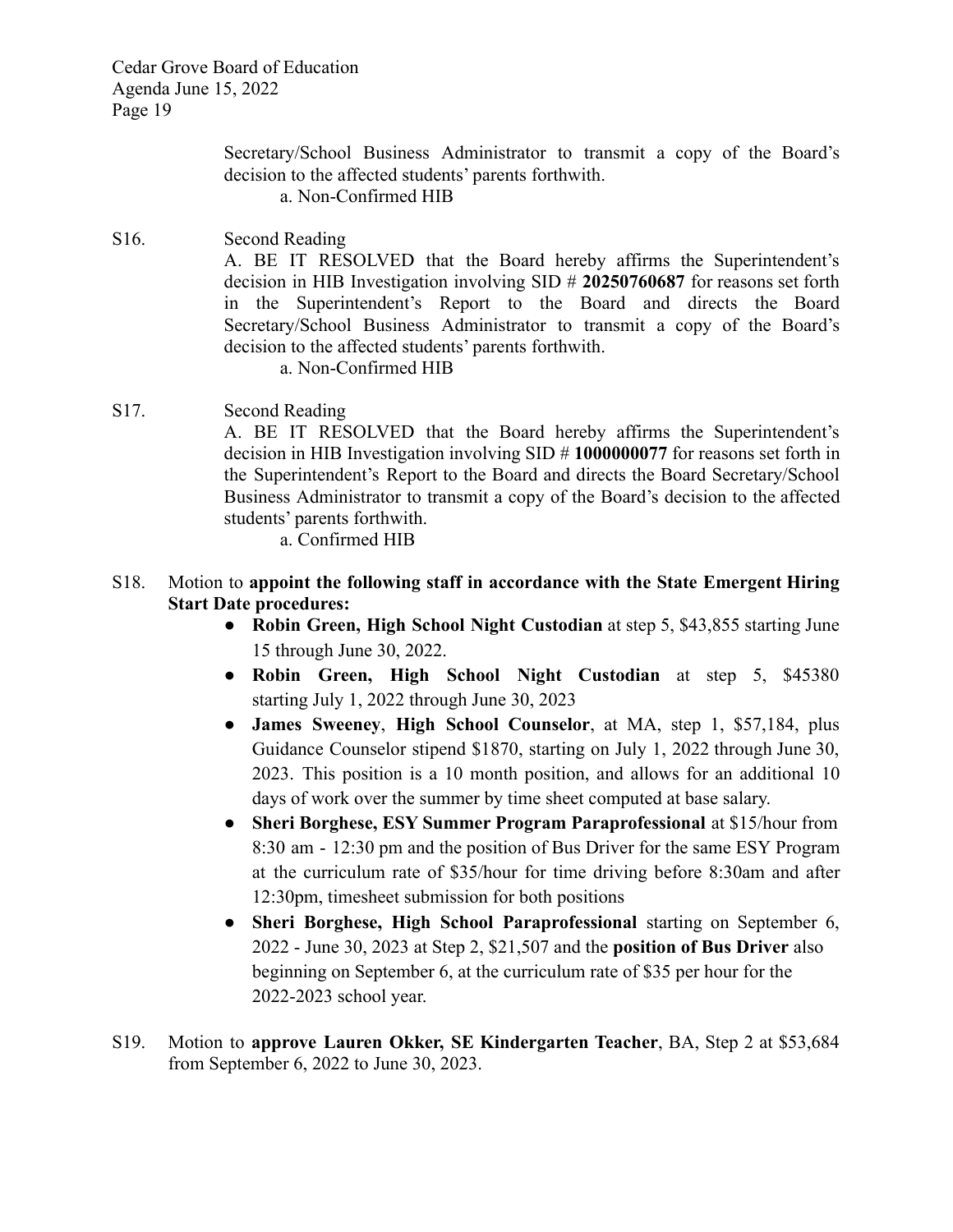- S20. Motion to **approve Nicholas Quintero, HS Social Studies Teacher starting September 1, 2022 through June 22, 2023** at MA, Step 2, salary \$57,684. This is the teacher replacing S. Gallagher who retired at the end of June 2022.
- S21. Motion to **approve Maria Stiuso, MMS Spanish/ESL Teacher** for the 2022-23 school year at step 12a, MA+45, \$83,934, with a start date of September 6, 2022.
- S22. Motion to **approve Michael Cruz, MMS leave replacement non-tenurable English Teacher**, starting on September 6, 2022 through November 28, 2022 at BA, Step 1, \$53,184 prorated. This position is replacing S. Poll who is on continued maternity leave.
- S23. Motion to **approve Colleen Murphy, HS leave replacement non-tenurable Art Teacher,** starting on September 6, 2022 through November 28, 2022 at BA, Step 1, \$53,184 prorated. This position is replacing Jenna Bentley who is on continued maternity leave.
- S24. Motion to **approve Carmella Varricchio, MMS leave replacement non-tenurable Special Education Teacher**, starting September 6, 2022 through November 9, 2022 at MA, Step 1, \$57,184 prorated. This position is replacing Dana Spallino who is on continued maternity leave.
- S25. Motion to **approve Brittany Tamburro, SE leave replacement non-tenurable Speech Teacher**, starting September 6, 2022 through November 28, 2022 at MA, Step 1, \$57,184 prorated. This position is replacing Chantal Leva who is on continued maternity leave.
- S26. Motion to **approve the resignation of Cynthia Alayo, hourly payroll clerk** as of May 30 2022, for personal reasons.
- S27. Motion to **approve the resignation of Jill Rosker, NE & SE Art Teacher**, as of June 30, 2022 for purposes of financial opportunity in another school district.
- S28. Motion to **approve the resignation of David Candia,** MMS Social Studies Teacher, last day June 30, 2022 to pursue a career in a different field.
- S29. Motion to **re-employ and set salaries for the following members of the Cedar Grove Schools Non-Bargaining Unit** for the 2022-2023 school year: update all salaries….

|                     | 22/23     | 22/23     | 22/23     |
|---------------------|-----------|-----------|-----------|
|                     | Salary    | Longevity | Total     |
| • Jim Walsh         | \$136,793 | \$1,515   | \$138,308 |
| • Angel Perez       | \$56,218  | \$955     | \$57,173  |
| • Rob Windsor-Smith | \$46,000  |           | \$46,000  |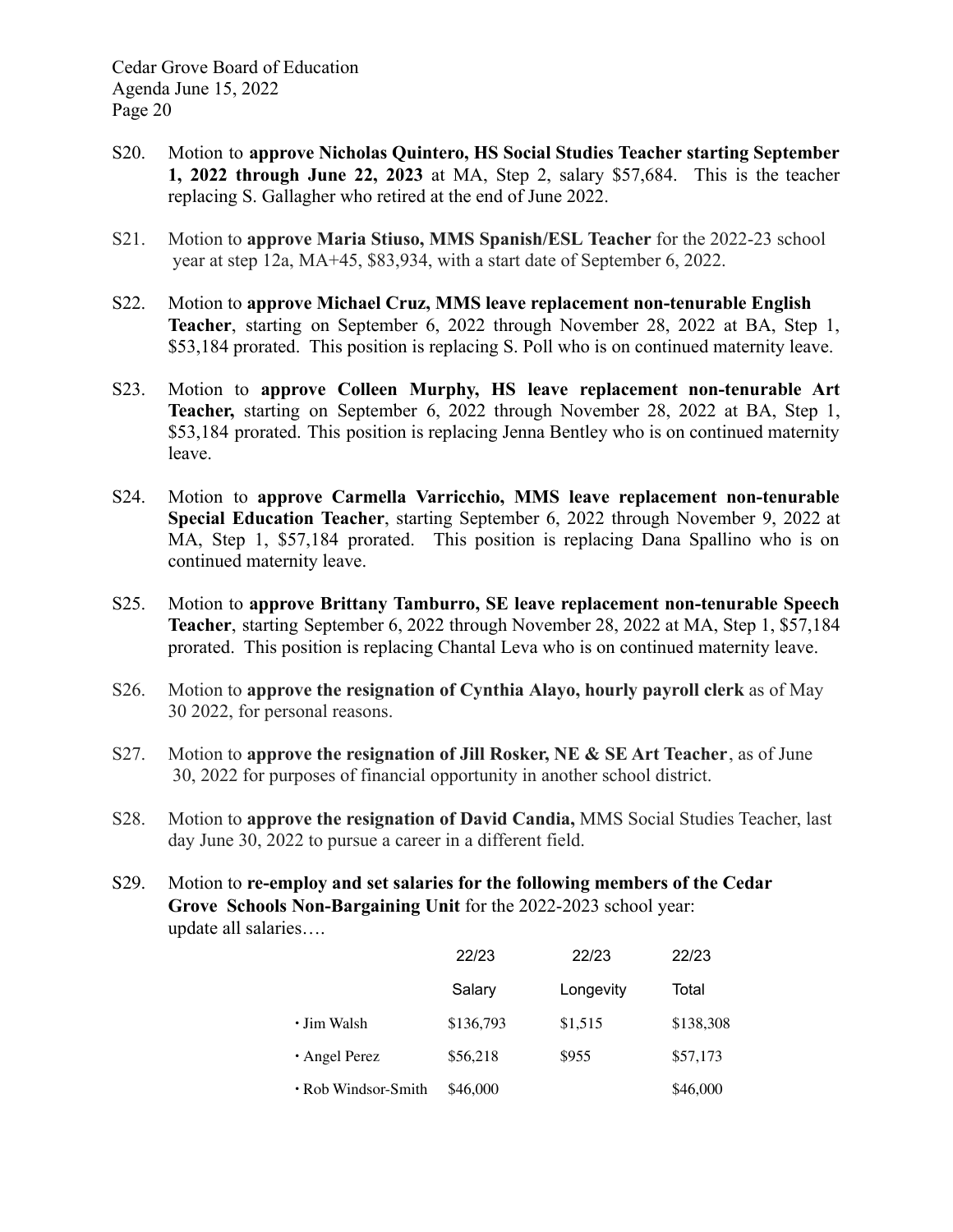| · Pat Marciano      | \$61,711  | \$955   | \$62,666  |
|---------------------|-----------|---------|-----------|
| • John Bannon       | \$117,039 | \$1,515 | \$118,554 |
| · Michele Spilewski | \$85,328  | \$1,515 | \$89,659  |
| • Marie Criscuolo   | \$76,967  | \$955   | \$77,922  |
| · Theresa Lombardi  | \$71,421  | \$955   | \$72,376  |

- S30. Motion to **re-employ and set the salary for Michael DeVita, Business Administrator/ Board Secretary** for the period beginning July 1, 2022 through June 30, 2023 at the annual salary of \$176,656, including \$1,000 for longevity.
- S31. Motion to **re-employ and set salaries for the following hourly secretarial staff** for the 2022-23 school year: Monica Fox, NE School, \$16.85
- S32. Motion to **rescind S20. on May 26, 2022 for Trisha Turken as paraprofessional** for the 2022-2023 school year, and **approve Trisha Turken as South End part time secretary** for the 2022-2023 school year at an hourly rate of \$16.85
- S33. Motion to **re-employ and set salaries for the following hourly/sub Custodial staff** for the 2022-23 school year:

| Jeff Sefjack (Black Seal) | \$18.59/hr |
|---------------------------|------------|
| Marc Cifelli (Black Seal) | \$18.59/hr |
| Vincent DeFlorio          | \$15.50/hr |
| Thomas D'Errico           | \$15.50/hr |
| Tim Sweeney               | \$15.50/hr |
| Ryan Pagano               | \$15.50/hr |

- S34. Motion to **approve the Substitute Teacher rate** for the 2022-2023 school year: \$100
- S35. Motion to **approve the following summer custodial /maintenance personnel** at an hourly rate of \$11.90/hr starting on or about June 23, 2022. \*Endri Yzellari \*Kyle Hill \* Nicholas Giovannelli
- S36. Motion **to approve Tim Sweeney, substitute custodian for summer** maintenance starting on June 28, 2022 at an hourly rate of \$15.50/hr.
- S37. Motion to **verify accomplishment of one (1) Qualitative Merit Goal in accordance with the the employment contract of Mr. Michael DeVita, Business Administrator / Board Secretary, for the 2021/2022 school year**; and Be it Further Resolved, that upon agreement and approval by the Executive County Superintendent, to confirm and approve that the related Merit Bonus be paid to Michael DeVita for his achievement of said goal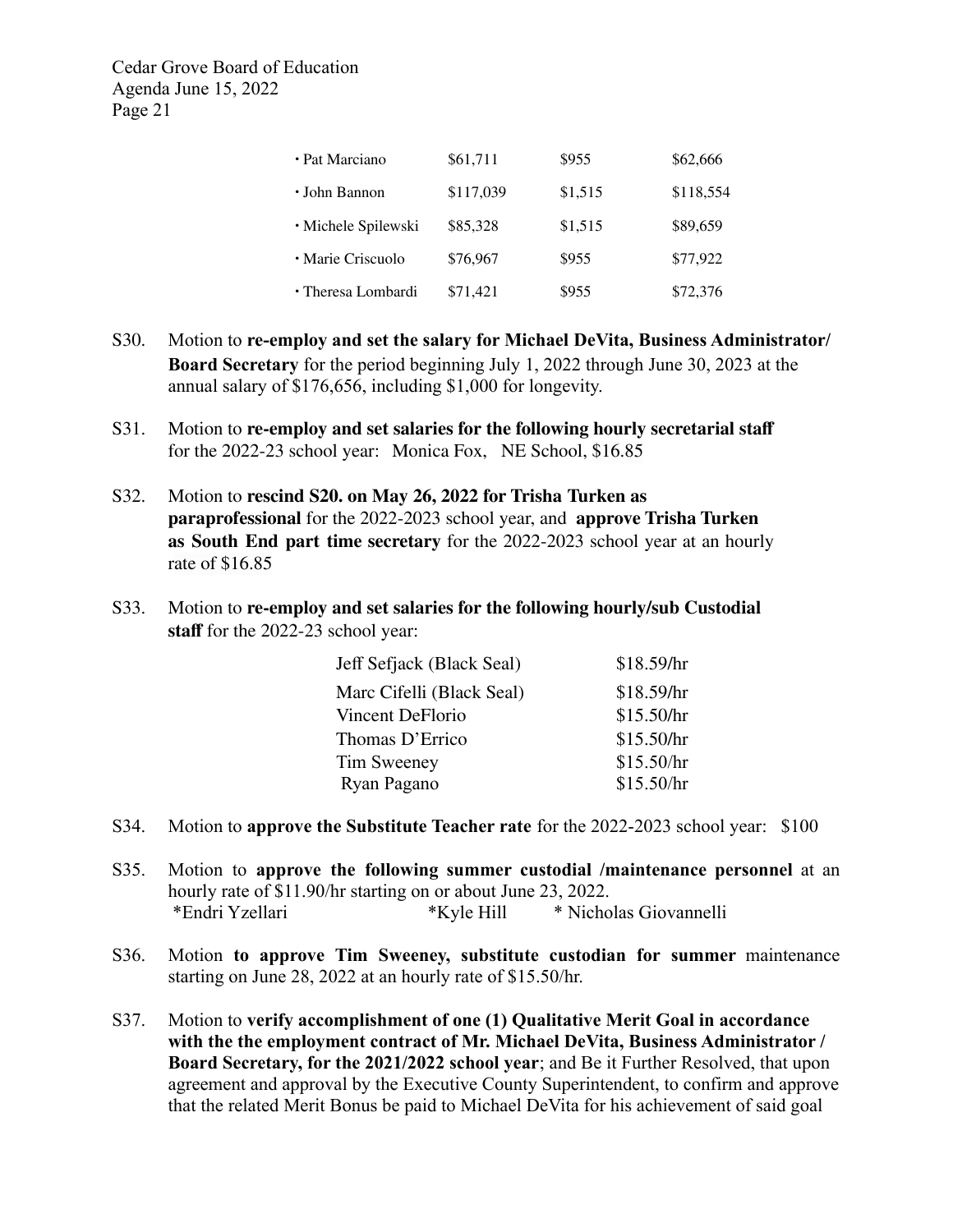> for the 2021/2022 school year in accordance with the contractual percentage amount of his base salary for each goal.

- S38. Motion to **approve Denise Kennedy, paraprofessional**, to work with student #20180760157 at West Caldwell VoTech Summer Program from July 5 - August 5, 2022 at an hourly rate of \$15. Min 4.5 hrs - max 8 hrs / day
- S39. Motion to **retroactively approve Alyssa Minelli, Peer Leadership Co- Advisor with Donna Lafoon splitting the stipend** \$1014 for 2021-2022 school year.
- S40. Motion to **rescind resolution S13 from the April 26, 2022 agenda and retroactively approve the following Middle School teachers to instruct extra classes from** March 2, 2022 through May 25, 2022 (being last day) at a stipend of \$6,300 prorated to cover J Luogameno's classes while on medical leave:
	- Carl Ernst
	- Alan Brown
	- Alex Potts
	- George Czergovits
	- Cassie Imperatore
	- Christa Matera

| .                     | wouvil to <b>authorize attenuance</b> at the following event s. |                    |                  |      |
|-----------------------|-----------------------------------------------------------------|--------------------|------------------|------|
| Program               | Date                                                            | Employee(s)        | Board            | Cost |
|                       |                                                                 |                    | Member(s)        |      |
| <b>Medieval Times</b> | 6/17/2022                                                       | <b>Chaperones:</b> |                  |      |
|                       |                                                                 | Lawshe             |                  |      |
|                       |                                                                 | Hartjen            |                  |      |
|                       |                                                                 | Zielonka           |                  |      |
|                       |                                                                 | Tinston            |                  |      |
|                       |                                                                 | Damiano            |                  |      |
|                       |                                                                 | Candia             |                  |      |
|                       |                                                                 | Sheridan           |                  |      |
|                       |                                                                 | Alscher            |                  |      |
|                       |                                                                 | Rubinich           |                  |      |
|                       |                                                                 | Lindt              |                  |      |
| Hershey Park          | $6/10-11/2022$ (retroactively)                                  | B. Savino          | $\theta$         | \$0  |
| <b>Music Matters</b>  |                                                                 | J. Foose           |                  |      |
|                       |                                                                 |                    |                  |      |
| Simms North vs        | $6/10/2022$ (retroactively)                                     | R. Gogerty         | $\boldsymbol{0}$ | \$0  |
| South All Star        |                                                                 |                    |                  |      |
| Football              |                                                                 |                    |                  |      |

| S41. | Motion to <b>authorize attendance</b> at the following event/s: |  |
|------|-----------------------------------------------------------------|--|
|------|-----------------------------------------------------------------|--|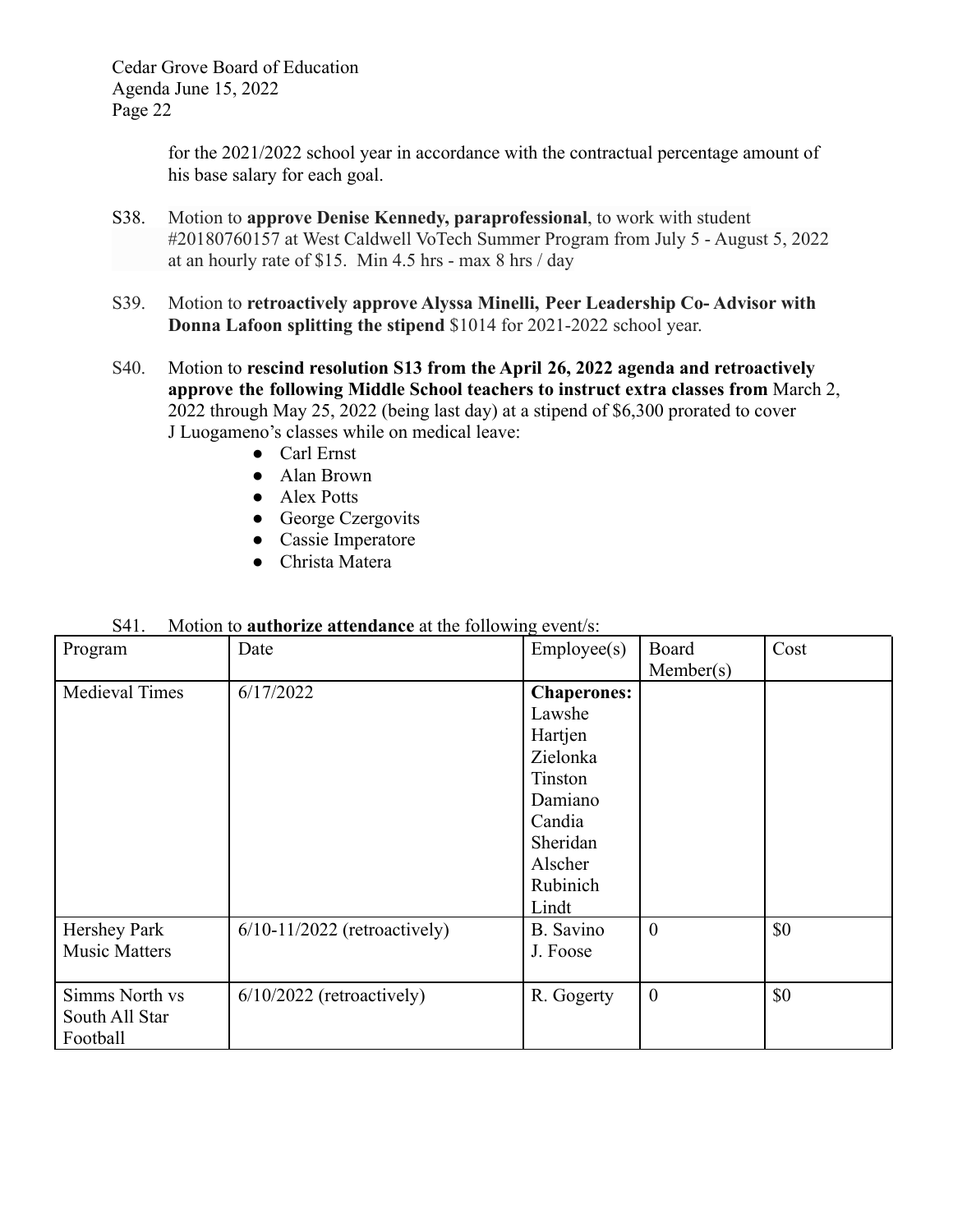| <b>Name</b>  | Reason | <i>Position</i> /<br><i>Location</i> | Number of<br><b>Employee</b><br><b>Sick Days used</b><br>for Leave | <b>FMLA</b><br><b>Start Date</b>               | NJ(FLA)<br><b>Start Date</b>          | <b>Return</b><br><b>Date</b> | <b>Modifications</b><br>/ Updates              |
|--------------|--------|--------------------------------------|--------------------------------------------------------------------|------------------------------------------------|---------------------------------------|------------------------------|------------------------------------------------|
| A.Castillo   | Mat'y  | NE Speech<br>Therapist               | $9/6 - 9/16/22$<br>(9)                                             | $9/19-$<br>9/30/22(10)                         | 10/3-12/23/22<br>(60)                 | 9/6/2023                     | RTW Yr<br>correction                           |
| J. Schomaker | Mat'y  | HS Social<br><b>Studies</b>          | $2/16 - 4/26/22$<br>(42)                                           | n/a                                            | $4/27 - 6/22(41)$<br>$9/6 - 9/30(19)$ | 10/3/22                      | New RTW<br>date (add'l<br><b>NJFLA</b><br>days |
| K. Capilupi  | Mat'y  | <b>SE Resource</b><br>Teacher        | $10/31 - 12/16/22$<br>(31)                                         | 31 days - runs<br>(consecutively<br>with sick) | 12/19-3/17/23<br>(60)                 | 3/20/23                      | <b>New</b><br>Request                          |
| A. Ramunni   | Mat'y  | SE Gr 1                              | $9/12 - 11/9/22$<br>(41)                                           | 41 days-runs<br>consecutively<br>with sick)    | $11/14 - 2/10/23$<br>(60)             | 2/10/23                      | <b>New</b><br>Request                          |
| D. Spallino  | Mat'y  | <b>MMS</b><br>Resource               | $2/28 - 3/8(7)$                                                    | $3/9 - 6/3$ (57)                               | $6/6 - 22(13)$<br>$9/6 - 11/11(47)$   | 11/14/2022                   | <b>RTW</b> Date                                |

S42. Motion to **approve the following** leaves of absence**:**

S43. Motion to **approve the following staff for the 2022 Extended School Year and LEGO Summer** program to run from June 27th through July 28th at:

## **Nurse: rate of \$35 per hour**

Robyn Cali Tiffany Caputo-Willis Carol Storms

S44. Motion to **approve the following Cedar Grove students as instructional volunteers** for LEGO Summer Build. June 27 - July 1 and July 11 - 15.

| Josh Romero     | Angelica Ferriera   |
|-----------------|---------------------|
| Ethan Daura     | Chris Cubeta        |
| Joseph Ruggiero | <b>Bhrugu Patel</b> |
| Isabella Medina | Nyla Medina         |

- S45. Motion to **approve Robyn Cali, Head Nurse Position,** at \$5,000 for the 2022-2023 school year.
- S46. Motion to **approve Michael Cusumano, Chief Custodian Position,** at \$2,000 for the 2022-2023 school year.
- S47. Motion to approve the following coaches for the 2022-2023 school year:
	- Deanna Decorte: Assistant JV Girls Volleyball Coach, step 4 \$3642
	- Michael Tully: Varsity Girls Volleyball Coach, step 5 \$5733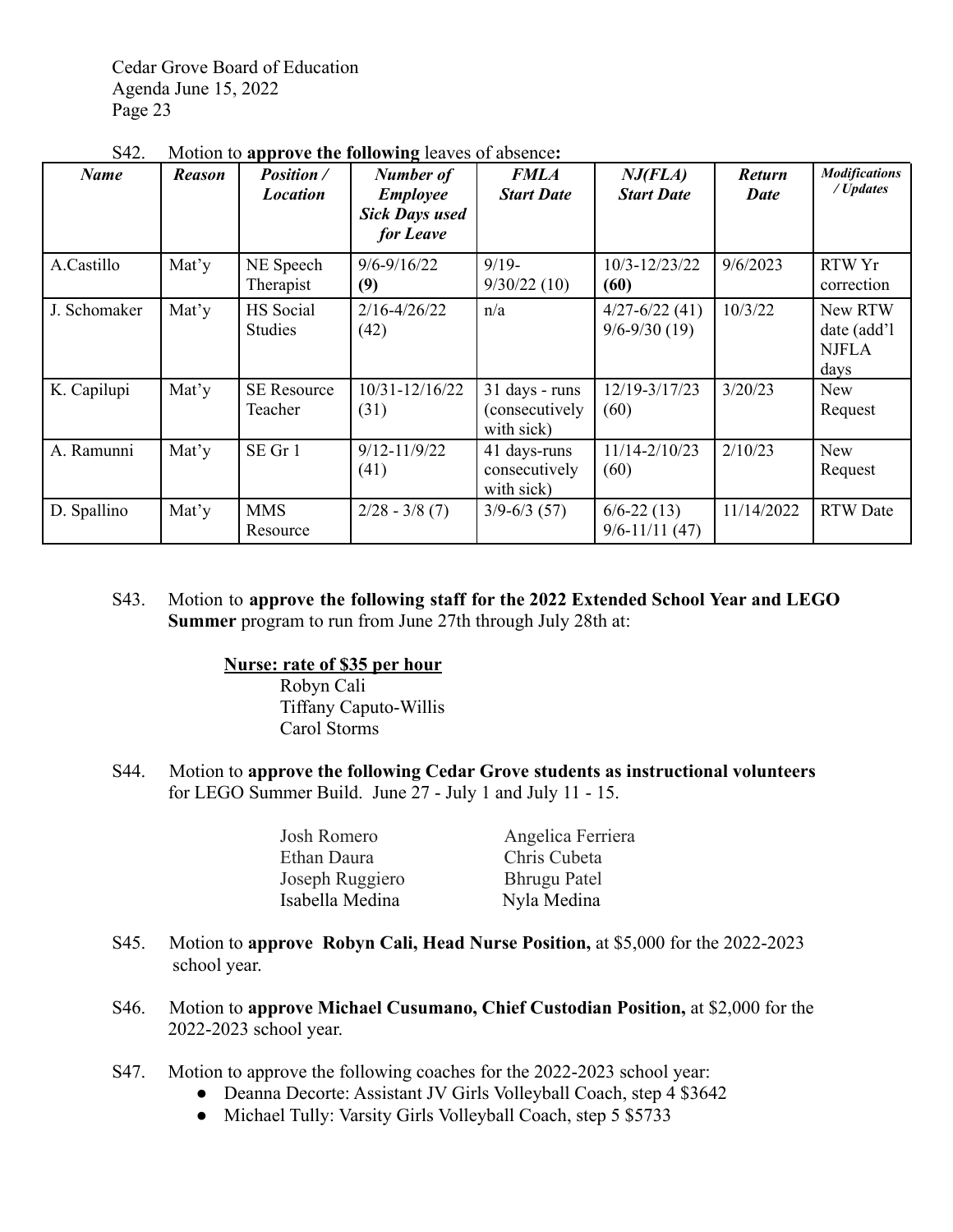# **CURRICULUM**

- S48. Motion to approve Kathleen Danieli to write curriculum for both Grades 3 and 4 Social Studies: maximum of 20 hours per curriculum at the rate of \$35.00 per hour for the 2022-2023 school
- S49. Motion to approve Alan Browne to write curriculum for Grade 5 Social Studies: maximum of 20 hours at the rate of \$35.00 per hour for the 2022-2023 school.
- S50. Motion to approve the following employees to write a full year curriculum for the following courses not to exceed 20 hours at the curriculum rate for the 2022-2023 school:
	- Michael Tedesco AP Computer Science
	- Christopher Cannella Global Studies
	- Christopher Cannella Global Studies Honors
	- Jeremy Luogameno S.T.E.M. Grades 5-8
- S51. Motion to approve the following employees to write a 1/2 year curriculum for the following courses not to exceed 10 hours at the curriculum rate for the 2022-2023 school year:
	- Michael Tedesco Cyber Security
	- Michael Tedesco Programming Java
	- Michael Tedesco Programming Python
	- James DeStefano Film II
- S52. Motion to approve the following employees to revise curriculum for the following courses not to exceed 5 hours at the curriculum rate for the 2022-2023 school year:
	- Jennifer Jessen Drama
	- Michael Tedesco Introduction to Computer Science
	- James DeStefano Film I
	- James DeStefano Media and American Pop Culture
	- Christopher Cannella Contemporary U.S. History

# **CONTRACTS**

S53. Motion to **approve the following contracts for special education students**, as recommended by the Director of Special Services, for the 2022-2023 school year:

## **Intensive Therapeutics**

ESY programs for 2022-2023 school year Student: 7402662509 \$5,400.00 Student: 4652366885 \$4,950.00 Student: 5319579216 \$3,300.00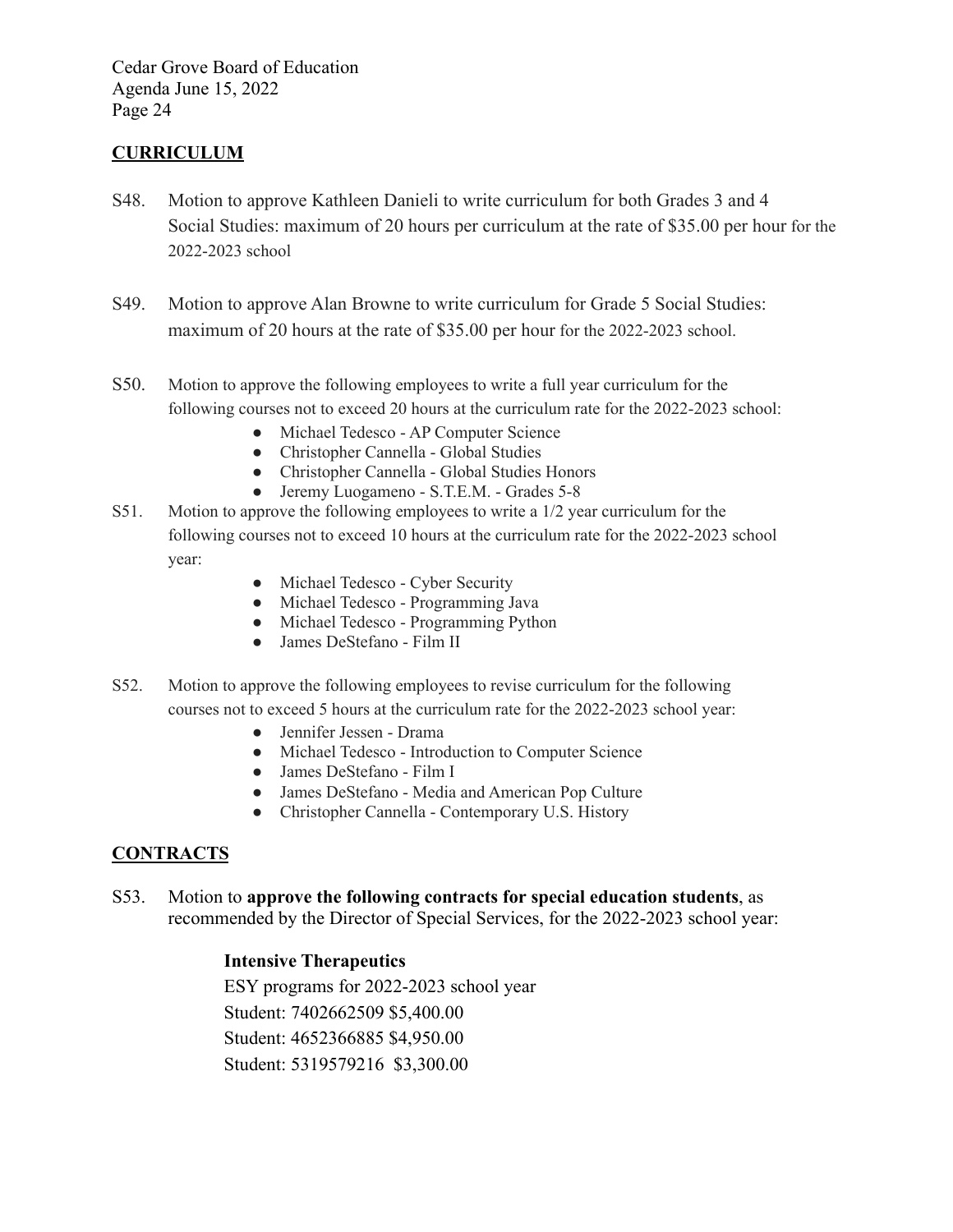# **Dr. Andre Francois**

Bilingual Child Study Team Bilingual evaluations at a rate of \$1,000 each

#### **Greg Parker ABA Therapist**

ABA therapy for the 2022-2023 school year for the students in Cedar Grove at a rate of \$77.00 per hour

#### **Starlight Homecare Agency**

Student: 203307602128 Nursing services for the 2022-2023 school year at a rate of \$48 per hour

#### **Dr. Bryan Fennelly**

Psychiatric Evaluations for the 2022-2023 school year As per rate sheet

### **Good Talking People**

Social Skills Training for student: 5529970471 For the 2022-2023 school year at a rate of \$90 per hour and speech 4 hours during ESY at a rate of \$160 per hour

#### **Lakeland Regional Board of Education**

Student: 8641167973 Tuition 2022-2023 ESY: \$12,237.60 Tuition: \$73,426.00 Total: \$85,663.60

#### **Banyan School**

Tuition 2022-2023 school year Student: 4997309139 \$72,117.78 including ESY Student: 4652366885 \$72,117.78 including ESY Personal Aide: \$44,660.00 Total: \$188,895.56

### **Banyan High School**

Tuition 2022-2023 school year Student: 5128653631 \$63,946.80 Student: 8857030528 \$63,946.80 Student: 5319579216 \$ 72,117.78 including ESY